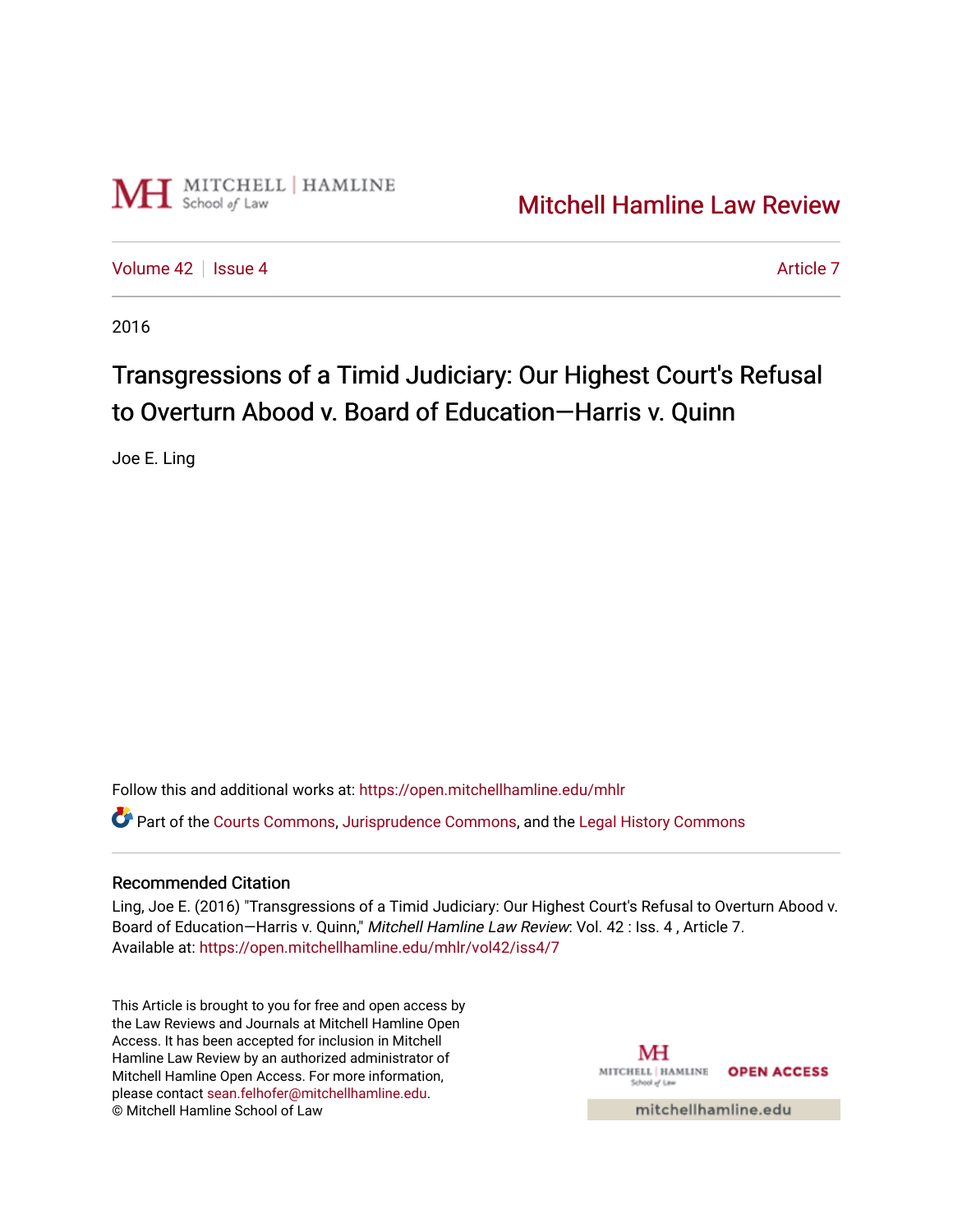# **TRANSGRESSIONS OF A TIMID JUDICIARY: OUR HIGHEST COURT'S REFUSAL TO OVERTURN** *ABOOD V. BOARD OF EDUCATION***—***HARRIS V. QUINN*

# Joe E. Ling†

| $\mathbf{I}$ . |                                                                     |  |
|----------------|---------------------------------------------------------------------|--|
| H.             |                                                                     |  |
|                | A.                                                                  |  |
|                | $\mathbf{B}$ .                                                      |  |
|                | $\mathcal{C}$ .                                                     |  |
| III.           |                                                                     |  |
|                | A.                                                                  |  |
|                | В.                                                                  |  |
|                |                                                                     |  |
|                |                                                                     |  |
|                | $C_{\cdot}$                                                         |  |
|                | 1. Abood as Controlling Precedent 1252                              |  |
|                | 2. The Pickering as Controlling Precedent 1253                      |  |
|                | 3. Necessity of Abood in Current Law 1254                           |  |
| IV.            | A DEEPER LOOK INTO HARRIS V. QUINN: HOW HARRIS                      |  |
|                |                                                                     |  |
|                | A.                                                                  |  |
|                | The Majority's Ruling Is Sound in the Absence of Abood . 1257<br>B. |  |
|                | The Harris Court Should Have Overturned Abood 1260<br>C.            |  |
|                |                                                                     |  |
|                | 2. Abood Creates Administrative Concerns 1261                       |  |
|                | Abood Can Be Overturned Because It Is Not "Super<br>D.              |  |
|                | Precedent" and Its Absence Will Not Harm Present Law 1262           |  |
| V.             |                                                                     |  |

 <sup>†</sup> J.D. Candidate, Mitchell Hamline School of Law, 2017; B.A., Political Science, University of Minnesota, 2013. The author would like to thank the editors and staff of the *Mitchell Hamline Law Review* for their helpful and insightful edits and suggestions. He also thanks his family and friends for their support and encouragement during the writing process.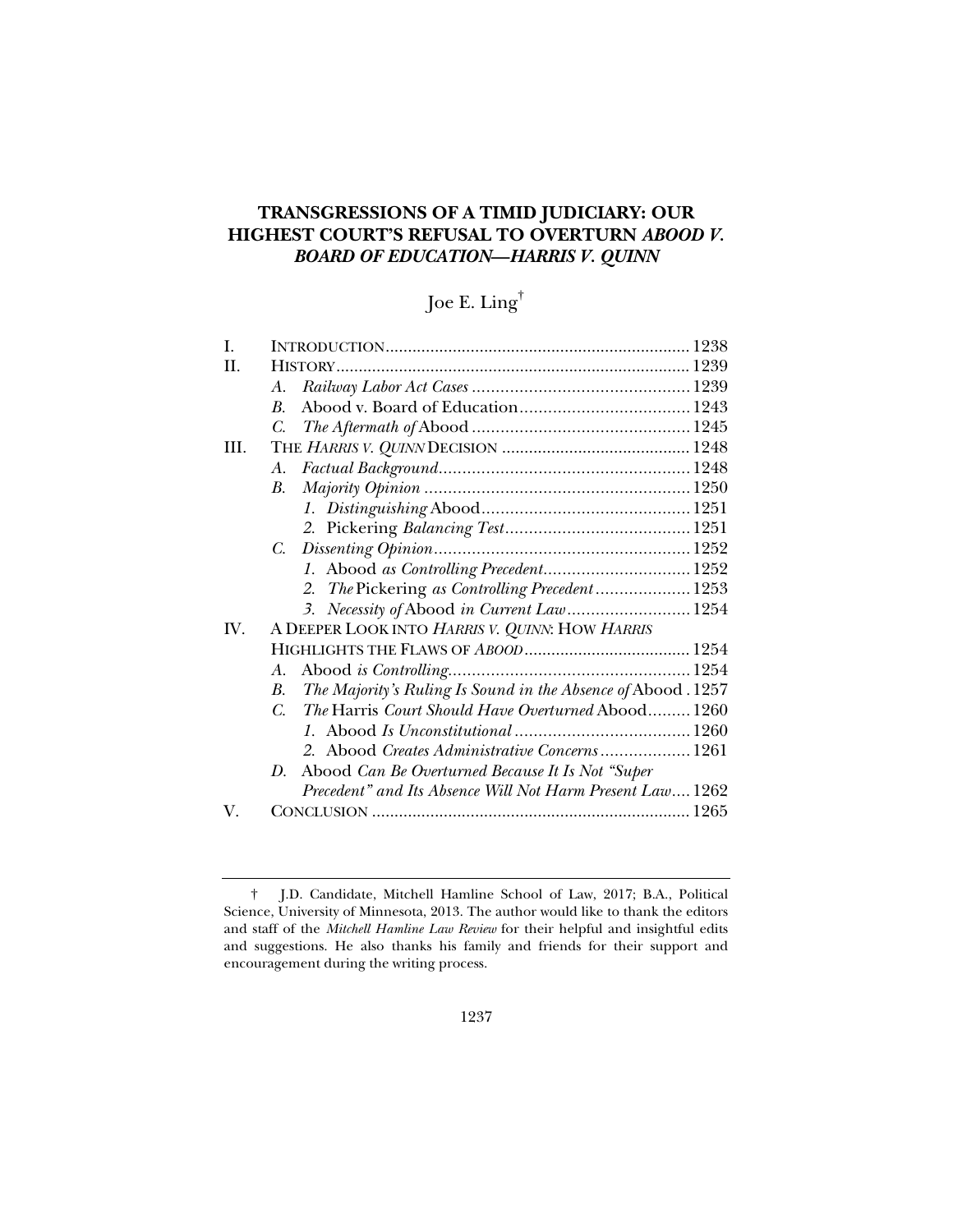#### I. INTRODUCTION

In *Harris v. Quinn*, a divided U.S. Supreme Court held that the First Amendment's free speech and free association clauses prohibited an Illinois labor union from collecting agency fees from non-unionized in-home personal care assistants.<sup>2</sup> To reach this holding, the Court concluded that its landmark case *Abood v. Detroit Board of Education* was not applicable to *Harris* and applied only to cases that involved employees employed solely by the state.<sup>3</sup>

This Note begins with a brief history of the constitutionality of collective bargaining agency fees in the United States.<sup>4</sup> It then addresses the key facts of *Harris* and outlines the arguments made in the majority and dissenting opinions.<sup>5</sup> In analyzing the Court's holdings in *Harris*,<sup>6</sup> this Note deduces that: (1) *Abood* should have been controlling, and that the *Harris* Court improperly distinguished *Abood*; 7 (2) the majority's conclusion would have been appropriate in the absence of *Abood*; (3) instead of distinguishing *Abood*, the Court should have overturned it as unconstitutional and relied instead on *Pickering v. Board of Education*; 9 and (4) overturning *Abood* would not unduly or unjustifiably aggravate existing agency shop case law.<sup>10</sup> Finally, this Note concludes that the Court's decision in *Harris* was a product of a result-oriented, policy-driven judiciary, and that the decision not to overturn *Abood* serves to further crystalize *Abood*'s unconstitutional holding in common law.<sup>11</sup>

410 (2006); *see infra* Section IV.C.

 <sup>1.</sup> U.S. CONST. amend. I.

 <sup>2.</sup> Harris v. Quinn (*Harris III*), 134 S. Ct. 2618, 2644 (2014).

 <sup>3.</sup> *Id.* (citing Abood v. Detroit Bd. of Educ., 431 U.S. 209, 211 (1977)).

 <sup>4.</sup> *See infra* Part II. For a more detailed look at the history of agency shop provisions in the United States, see Norman L. Cantor, *Uses and Abuses of the Agency Shop*, 59 NOTRE DAME L. REV. 61 (1983) (illustrating the expansion of agency shop legislation).

 <sup>5.</sup> *See infra* Part III.

 <sup>6.</sup> *See infra* Part IV.

 <sup>7.</sup> *See infra* Section IV.A.

 <sup>8.</sup> *See infra* Section IV.B.

 <sup>9. 391</sup> U.S. 563, 568 (1968), *abrogated in part by* Garcetti v. Ceballos, 547 U.S.

 <sup>10.</sup> *See infra* Section IV.D.

 <sup>11.</sup> *See infra* Part V.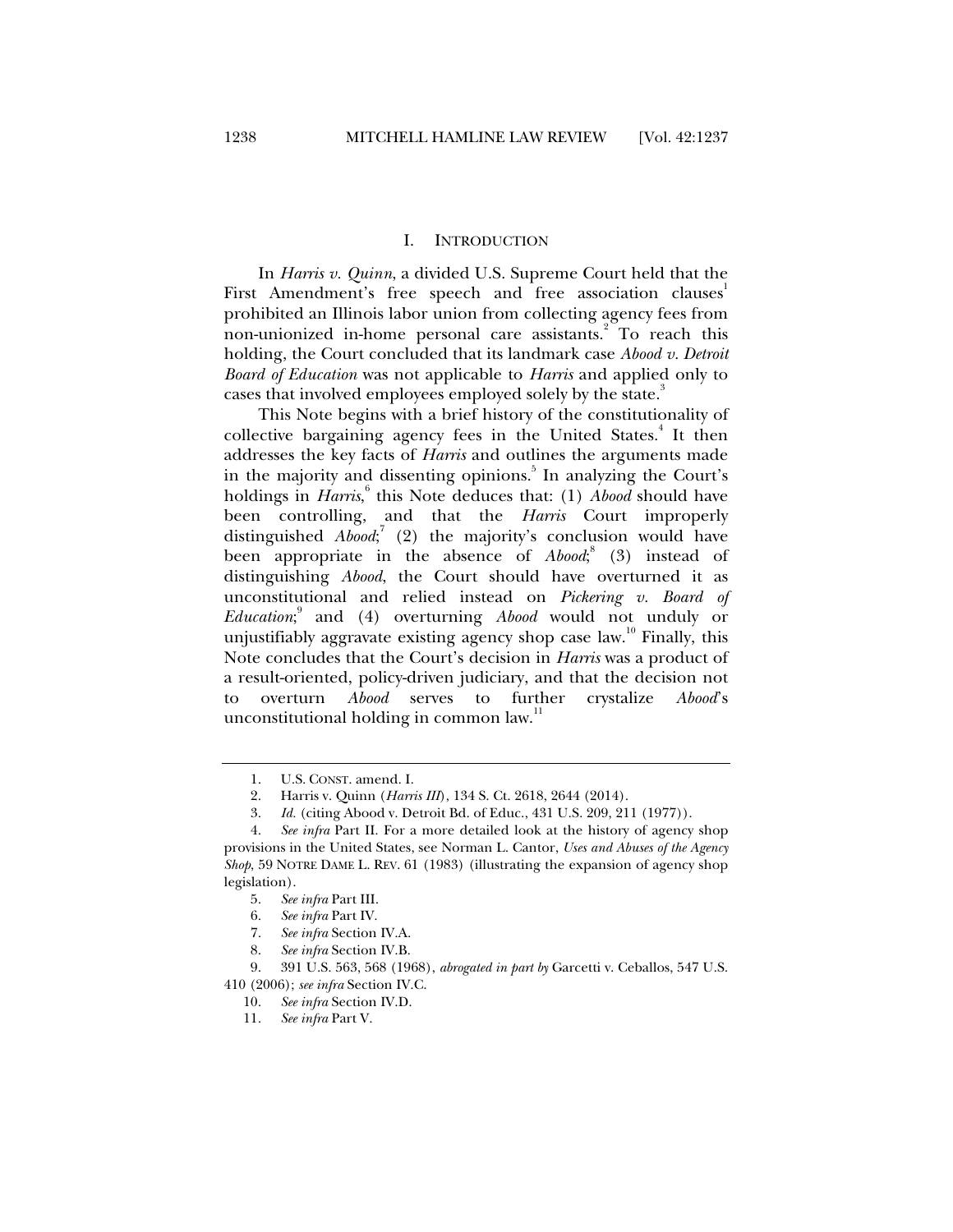#### II. HISTORY

American jurisprudence has had a long and turgid history when it comes to agency shop provisions.<sup>12</sup> The Court's decision in *Abood*, the landmark case upon which the *Harris* Court relied, stems from precedent set predominantly by two earlier U.S. Supreme Court cases: *Railway Employees' Department v. Hanson*<sup>13</sup> and *International Ass'n of Machinists v. Street*. 14 Because *Hanson* and *Street* provide the precedential background for *Abood*, "[a]nalysis of the contemporary boundaries of private sector agency shop provisions must start with those two cases."<sup>15</sup>

#### *A. Railway Labor Act Cases*

The Railway Labor Act, passed in 1926, was one of the United States' first labor laws.<sup>16</sup> Unions and railways alike had grown tired

 <sup>12.</sup> For the purposes of this Note, agency shop provisions are clauses in collective bargaining agreements assessing fees to non-union members. *See* Rob McKenna & Geoffrey William Hymans, *Other People's Money*, 9 J. FEDERALIST SOC'Y PRAC. GROUPS 111, 111 (2008) ("In an 'agency shop' state, public employees do not have to belong to a union but they must still pay a fee, known as an 'agency shop fee,' to the union to support its collective bargaining activities. In a 'right to work' state, public employees typically are not required to belong to a union or to pay agency shop fees.").

 <sup>13.</sup> Ry. Emps.' Dep't v. Hanson, 351 U.S. 225, 238 (1956).

 <sup>14.</sup> Int'l Ass'n of Machinists v. Street, 367 U.S. 740, 742 (1961).

 <sup>15.</sup> Cantor, *supra* note 4, at 66. The history of pre-*Abood* agency shop jurisprudence presented here is necessarily brief. The Court's 1977 ruling in *Abood* was its first foray into the uncharted territory of agency shop law; prior to *Abood*, its only related rulings were on union shop clauses. *See* Milton L. Chappell, *From*  Abood *to* Tierney*: The Protection of Nonunion Employees in an Agency Shop; You've Come a Long Way*, 15 OHIO N.U. L. REV. 1, 1 (1988) ("In 1977, the Supreme Court ruled for the first time on the constitutionality of agency shop requirements in the public sector.").

 <sup>16.</sup> It is not quite accurate to say that the Act was "[o]ur first national labor law." William E. Thoms, *Collective Bargaining Under the Railway Labor Act*, 20 TRANSP. L.J. 275, 275 (1992). The Act had several unsuccessful predecessors in the Interstate Commerce Act of 1887, the Arbitration Act of 1888, and the Erdman Act of 1898. *See* Fernando A. Ruiz, *Labor Law—The Railway Labor Act: The Employee's Right to Minority Union Representation at Company-Level Grievance Hearings*, 11 W. NEW ENG. L. REV. 27, 31–33 (1989). It may be more accurate to say that the Railway Labor Act was the first successful labor law, satisfactory both to laborers and to railways. *See* Herbert R. Northrup, *The Railway Labor Act—Time For Repeal?*, 13 HARV. J.L. & PUB. POL'Y 441, 442 (1990) ("Following a series of laws dating back to the 1880s that neither unions nor carriers found satisfactory, railway management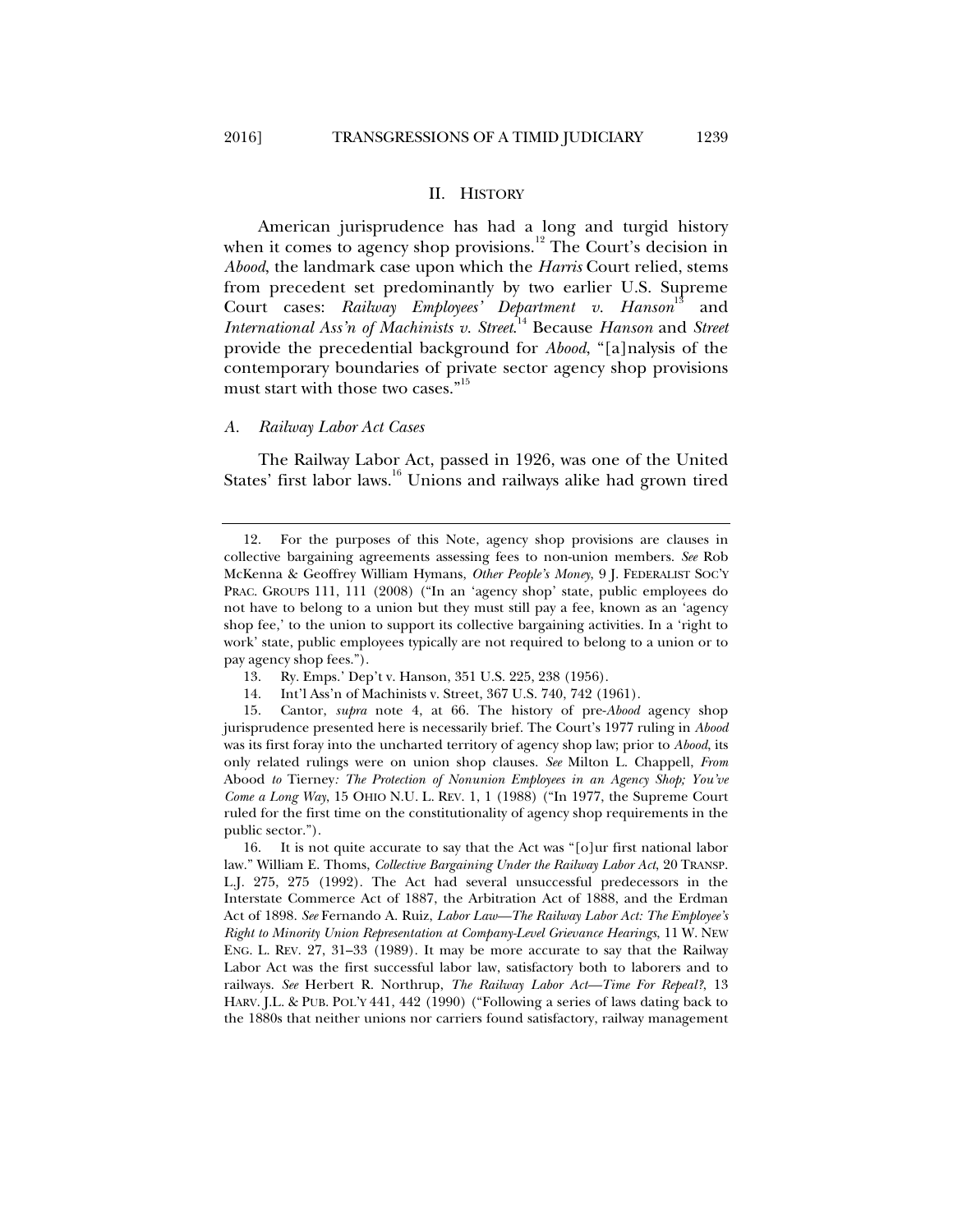of the arbitration requirements associated with early federal labor laws, and the nation turned instead to the collective bargaining approach to conflict resolution promulgated by the Railway Labor Act.<sup>17</sup> To facilitate collective bargaining, the Act was amended in 1951 to include a union shop provision, $\frac{18}{3}$  permitting collective bargaining agreements between railway carriers and unions to mandate employee unionization for all area railway employees.<sup>19</sup> *Hanson* and *Street* arose from disputes over this legislation.

In *Hanson*, employees of the Union Pacific Railroad Company brought a suit against a Nebraska labor union, seeking enjoinder of the union's application of a union shop agreement<sup>20</sup> enforced via the Railway Labor Act. $21$  The employees claimed that the union shop agreement came into conflict with a provision of the Nebraska Constitution.22 At the time of *Hanson*, the Nebraska Constitution

 19. The 1951 amendment created a schism in the Act's formerly unified devotees. The union shop provision was not popular among smaller unions as it allowed railway workers who move to a new location to maintain their membership of their old union as long as it was "national in scope." Northrup, *supra* note 16, at 447.

 20. The term "union shop agreement" in this Note is used to describe an agreement where "employees of [a] company would be required to become members of the successful union as a condition of retaining their employment . . . ." E.H. Schopler, Annotation, *Closed Shops and Closed Unions*, 160 A.L.R. 918 (1946). Union shop agreements differ from agreements with agency shop provisions in that agency fees do not require employees to join a union, but merely require the employee to pay certain union fees. *See supra* note 12 and accompanying text.

21. Ry. Emps. Dep't v. Hanson, 351 U.S. 225, 227–28 (1956).

 22. *Id.* at 228. At first blush, there is an apparent supremacy problem: the Railway Labor Act is a federal act, and should supersede Nebraska Law. U.S.

and unions agreed upon a bill that embodied the collective bargaining system developed prior to World War I. This was . . . the Railway Labor Act of 1926.").

 <sup>17.</sup> Railway Labor Act, 45 U.S.C. § 152 (1926); Ruiz, *supra* note 16, at 35 ("The Railway Labor Act primarily emphasized collective bargaining for the settlement of labor-management disputes and provided for mandatory mediation only if bargaining failed. The Act invoked arbitration only when both parties agreed.").

 <sup>18.</sup> Union shop provisions facilitate collective bargaining by eliminating the problem of individuals benefiting from the bargaining process without paying union fees, known as "free ridership." *See* W.W.A., Annotation, *Deduction or Collection of Labor Union Dues from Wages of Employees*, 135 A.L.R. 507 (1941) (stating that union shop laws "serve[ the] substantial public interest of preventing union[s] . . . from being undermined by tolerating free riders, i.e., those who would enjoy benefits of union negotiating efforts without assuming a corresponding portion of union financial burden").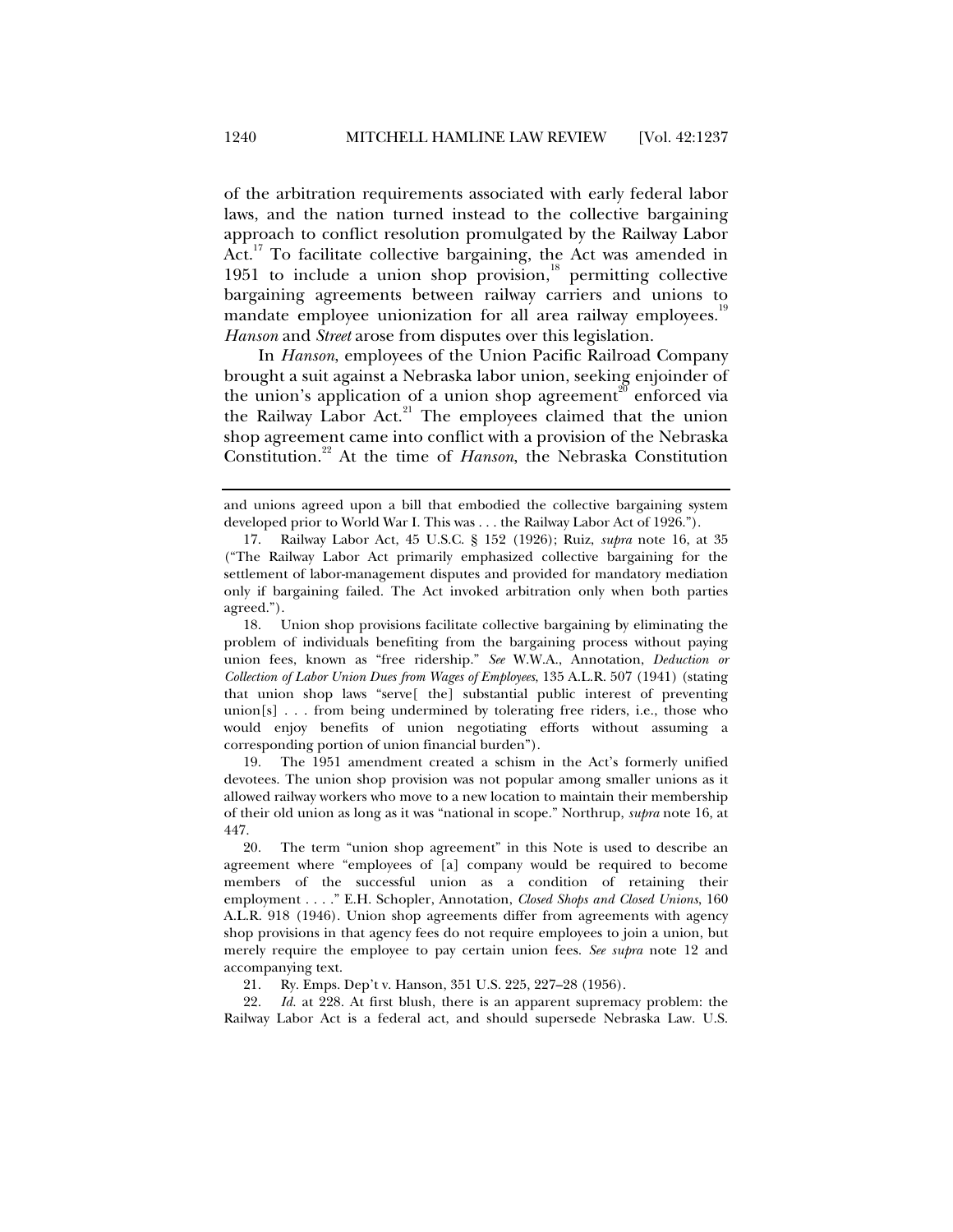had banned union shop agreements.<sup>23</sup> But the Railway Labor Act, as amended in 1951, contained a union shop clause stating that, notwithstanding any state or federal law to the contrary, "[a]ny [railroad carrier] and a labor organization . . . shall be permitted . . . to make agreements, requiring, as a condition of continued employment, that . . . all employees shall become members of the labor organization representing their craft or class."<sup>24</sup> In response to First Amendment arguments raised by the plaintiff railroad employees, $25$  the Court held that the Railway Labor Act presented "no more an infringement or impairment of First Amendment rights than there would be in the case of a lawyer who by state law is required to be a member of an integrated bar."<sup>26</sup> However, the

 26. *Hanson*, 351 U.S. at 238. In doing so, the Court overturned the Nebraska Supreme Court, which stated that federal enforcement of union shop agreements violated private individuals' right to work and freedom to contract under the Fifth Amendment due process clause. Hanson v. Union P.R. Co., 71 N.W.2d 526, 541–42 (Neb. 1955). This seemingly Lochnerian opinion is somewhat anachronistic—while the Nebraska Supreme Court gives a nod to *West Coast Hotel v. Parrish*, one of several cases that heralded the end of laissez-faire *Lochner* jurisprudence, the Court still relied on freedom of contract and right-to-work, mainstays of the *Lochner* Era courts. *See id.* at 690 (citing W. Coast Hotel Co. v. Parrish, 300 U.S. 379 (1937)). For background on *Lochner* Era jurisprudence, see Stephen A. Siegel, Lochner *Era Jurisprudence and the American Constitutional Tradition*, 70 N.C. L. REV. 1, 3 (1991) ("[I]n the last quarter of the nineteenth century, judges concerned about protecting big business from the nascent regulatory state departed from the norm of restraint and substituted their values for the principles that the Constitution's framers enshrined and John Marshall enforced. In this deviant period, known as the *Lochner* era, the Court underconstrued the scope of congressional power and overprotected private property.").

For background on how *Parrish* heralded an end to the *Lochner* Era, see

CONST. art. VI, cl. 2 (stating that the Constitution is "the supreme law of the land"). Employee-plaintiffs circumvented this issue, *inter alia*, by condemning the Railway Labor Act as unconstitutional of the First Amendment. Brief for Robert L. Hanson, et al., Individual Appellees at 22, *Hanson*, 351 U.S. 225 (No. 451), 1956 WL 88889, at \*22–24.

 <sup>23.</sup> *Hanson*, 351 U.S. at 228. Nebraska was a "right-to-work" state at the time of *Hanson*, making union shop agreements inherently violative of Nebraska law. *See* McKenna & Hymans, *supra* note 12, at 111.

 <sup>24. 45</sup> U.S.C. § 152 (2012).

 <sup>25.</sup> The majority opinion in *Harris* dismissed *Hanson*'s relevance, claiming that *Hanson* "barely mentioned" the First Amendment. *Harris III*, 134 S. Ct. 2618, 2627 (2014). However, it seems that Court's decision in *Hanson* revolved primarily around the plaintiffs' First Amendment claim, as the First Amendment was the topic of the bulk of the opinion. *See Hanson*, 351 U.S. at 236–38.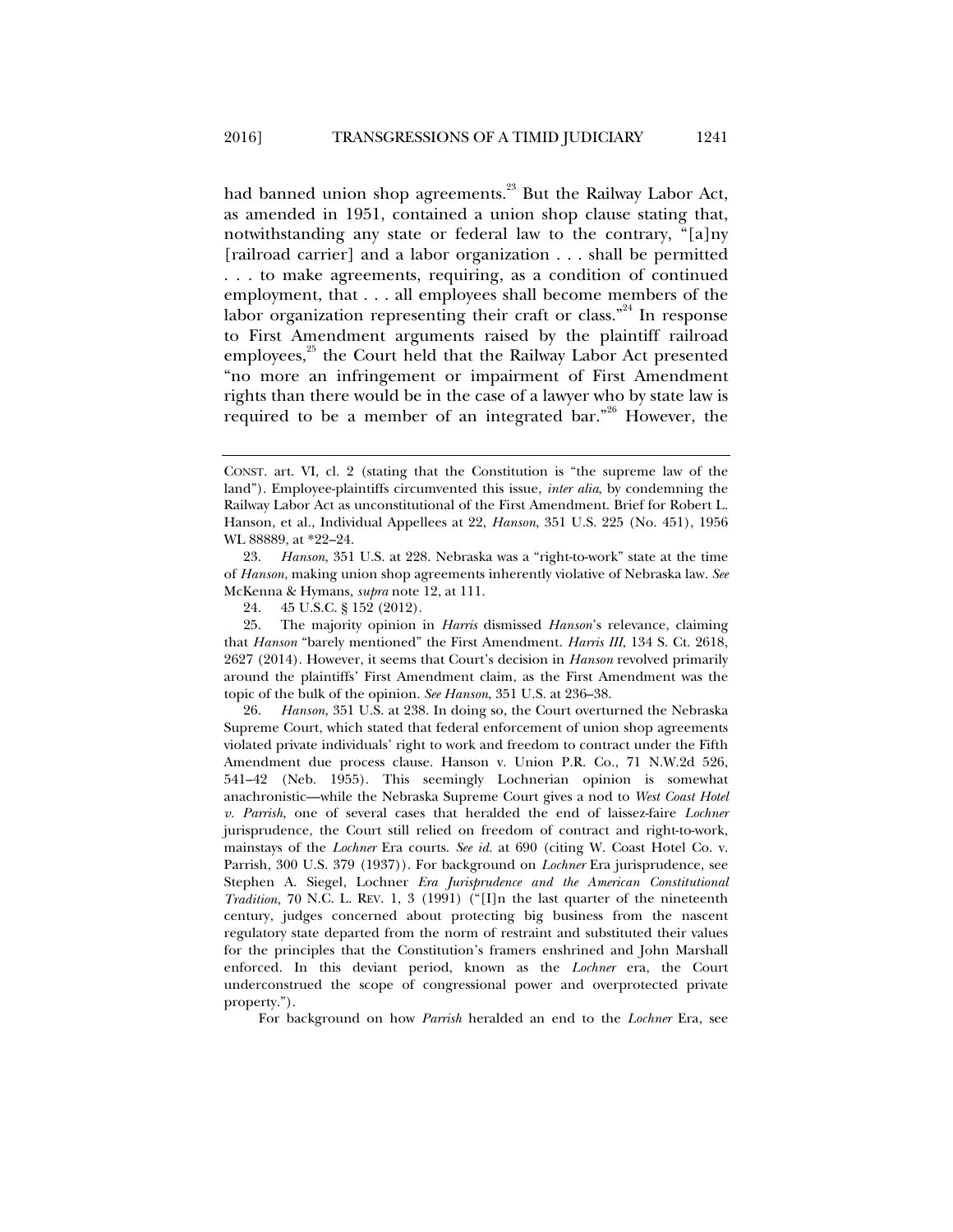Court noted the narrowness of the holding, explaining that *Hanson* does not apply where "fee[] . . . assessments [are] used as a cover for forcing ideological conformity or other action in contravention of the First Amendment."<sup>27</sup>

*International Ass'n of Machinists v. Street*, like *Hanson*, involved the application of a union shop clause under authority of the Railway Labor Act.28 The plaintiff-employees in *Street* also filed suit based on First Amendment freedom of speech and free association claims, seeking enjoinder of the enforcement of the union shop agreement.<sup>29</sup> Unlike *Hanson*, however, the plaintiff railway employees in *Street* claimed that their union dues were being "used to finance the campaigns of candidates for federal and state offices whom [they] opposed, and to promote the propagation of political and economic doctrines, concepts and ideologies with which [they] disagreed."<sup>30</sup> The Court opted out of answering the constitutional

 27. *Hanson*, 351 U.S. at 238. While the Court echoed *Hanson*'s distinction between ideological and non-ideological union spending in *Abood*, the Court in *Harris* posited that it is better to distinguish instead between private and public sector union spending (disallowing agency shop fees in the latter). *Compare* Abood v. Detroit Bd. of Educ., 431 U.S. 209, 235 (1977) ("[A] union cannot constitutionally spend funds for the expression of political views, on behalf of political candidates, or toward the advancement of other ideological causes not germane to its duties as collective-bargaining representative."), *with Harris III*, 134 S. Ct. at 2633 ("*Abood* does not seem to have anticipated the magnitude of the practical administrative problems that would result in attempting to classify publicsector union expenditures as either 'chargeable' . . . expenditures for 'collectivebargaining' . . . or nonchargeable . . . expenditures for political or ideological purposes." (quoting *Abood*, 431 U.S. at 232)).

28. Int'l Ass'n of Machinists v. Street, 367 U.S. 740, 742 (1961).

 29. *See id.* at 742–45; Brief for Appellees, S.B. Street, Nancy M. Looper, Hazel E. Cobb, J.H. Davis, Mrs. Edna Fritschel, Mrs. Elizabeth Ferguson, and Others Similarly Situated at 63, *Street*, 367 U.S. 740 (No. 4), 1960 WL 98527, at \*63.

 30. *Street*, 367 U.S. at 744. Plaintiffs claimed that the fees were used "for purposes other than the negotiation, maintenance, and administration of agreements concerning rates of pay, rules and . . . other conditions of employment [such as] . . . to support ideological and political doctrines and candidates which

Ronald A. Parsons & Sheila S. Woodward, *The Heart of the Matter: Substantive Due Process in the South Dakota Courts*, 47 S.D. L. REV. 185, 190 (2002) ("The deciding turn from heightened scrutiny may well have occurred with the United States Supreme Court's decision in *West Coast Hotel Co. v. Parrish*, in which the Court rediscovered its deferential roots in order to uphold a minimum wage law . . . ."); *Id.* at 211 ("The United States Supreme Court's decision in *West Coast Hotel Co. v. Parrish* is largely credited with tossing some of the final shovels of earth down upon the Lochner era of heightened scrutiny in federal substantive due process jurisprudence.").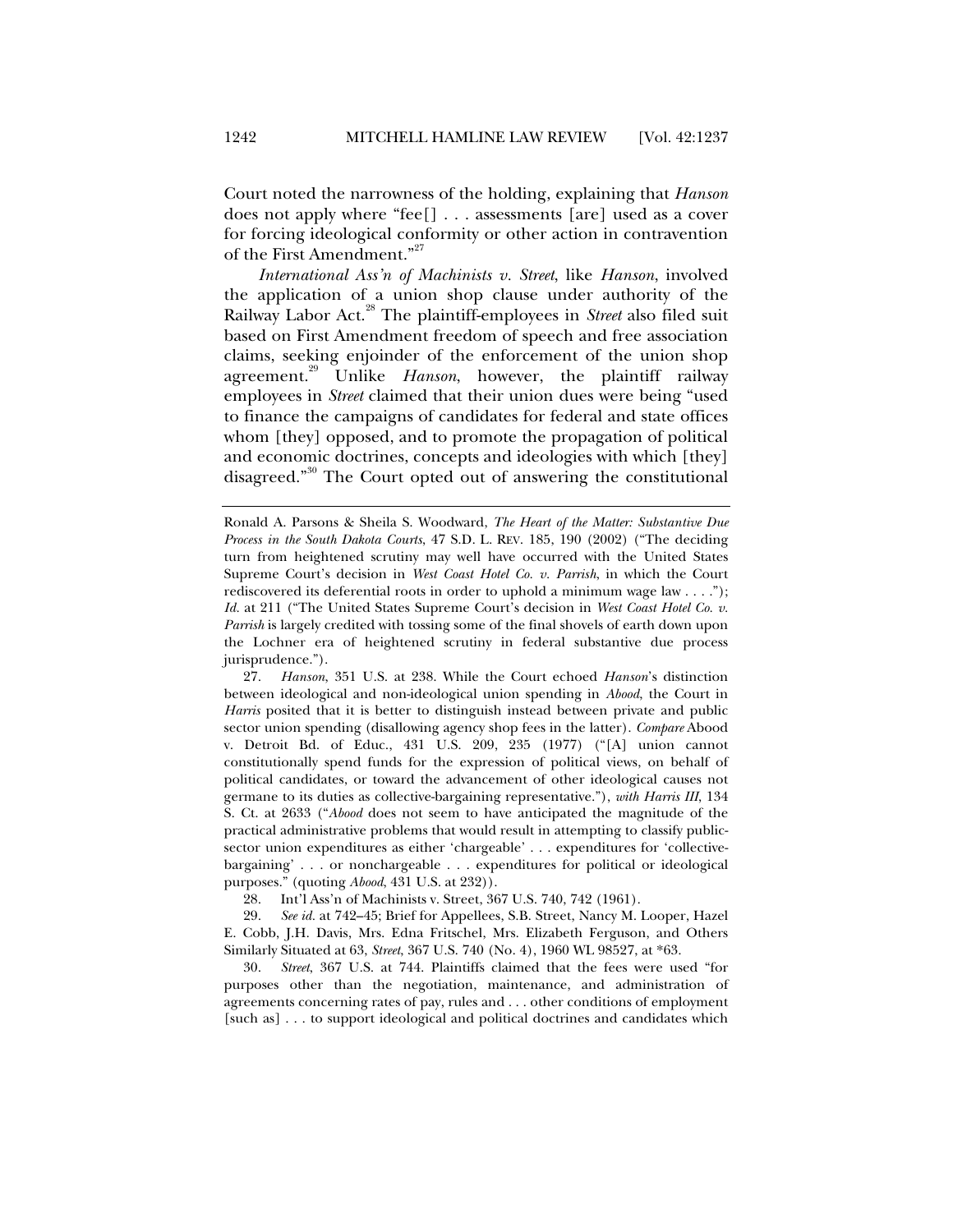question posed, positing that "[w]hen the validity of an act of the Congress is drawn in question . . . it is a cardinal principle that this Court will first ascertain whether a construction of the statute is fairly possible by which the question may be avoided."<sup>31</sup> Instead, the Court ruled that the Railway Labor Act did not allow unions to spend dues collected through the union shop clause on political activities, and thus avoided answering the constitutional question of whether the Act was in violation of the First Amendment.<sup>3</sup>

#### *B.* Abood v. Board of Education

*Street* and *Hanson* provided the precedential backdrop that led to the Court's landmark decision in *Abood v. Detroit Board of Education*. *Abood*, the central authority referenced in *Harris*, involves a Michigan statute that allows a union to enter into an agency shop agreement with the state.<sup>33</sup> Unlike in *Street* and *Hanson*, the union in question in *Abood* represented a group of public employees school teachers—as opposed to private railway workers.<sup>34</sup> However,

plaintiffs . . . are . . . not willing to support voluntarily." Int'l Ass'n of Machinists v. Street, 108 S.E.2d 796, 800 (Ga. 1959).

 <sup>31.</sup> *Street*, 367 U.S. at 749 (quoting Crowell v. Benson, 285 U.S. 22, 62 (1932)).

 <sup>32.</sup> *Id.* at 770. While the Court in *Abood* maintained the doctrine that unions are precluded from spending agency shop and union shop fees on political activities, some scholars dispute the distinction between political and non-political spending. *See, e.g.*, Cantor, *supra* note 4, at 70–71 ("Forced payments to a service organization by all who benefit from the service do not significantly impinge on associational or speech interests, even if the beneficiary organization uses a portion of the extracted fees to support political or ideological causes opposed by some payors. . . . [S]o long as the organization is legally bound to use the funds to promote the related functions and goals of the organization, then the disgruntled fees payor cannot complain any more than the taxpayer whose funds are used by the government for programs ideologically offensive to the taxpayer.").

 <sup>33.</sup> *Abood*, 431 U.S. at 211. For the purposes of this Note, "agency fees" and "fair share fees" are used interchangeably. There is in reality a minor difference: while the cost of agency fees is generally calculated as a percentage of the cost of union dues paid by members, "[a] fair share provision defines the pro rata costs of the union's services rather than union dues. This fee can be more or less than dues." Elizabeth M. Bosek, Annotation, *Agency Shop; Payment of "Fair-Share" by Non-Members*, 18 IND. L. ENCYC. LAB. REL. § 22 (2015). This difference is insignificant enough that the *Harris* court also uses the terms interchangeably. *See Harris III*, 134 S. Ct. 2618, 2633 (2014) ("The PLRA contains an agency-fee provision , . . . [l]abeled a "fair share" provision . . . .").

 <sup>34.</sup> *Abood*, 431 U.S. at 211–12.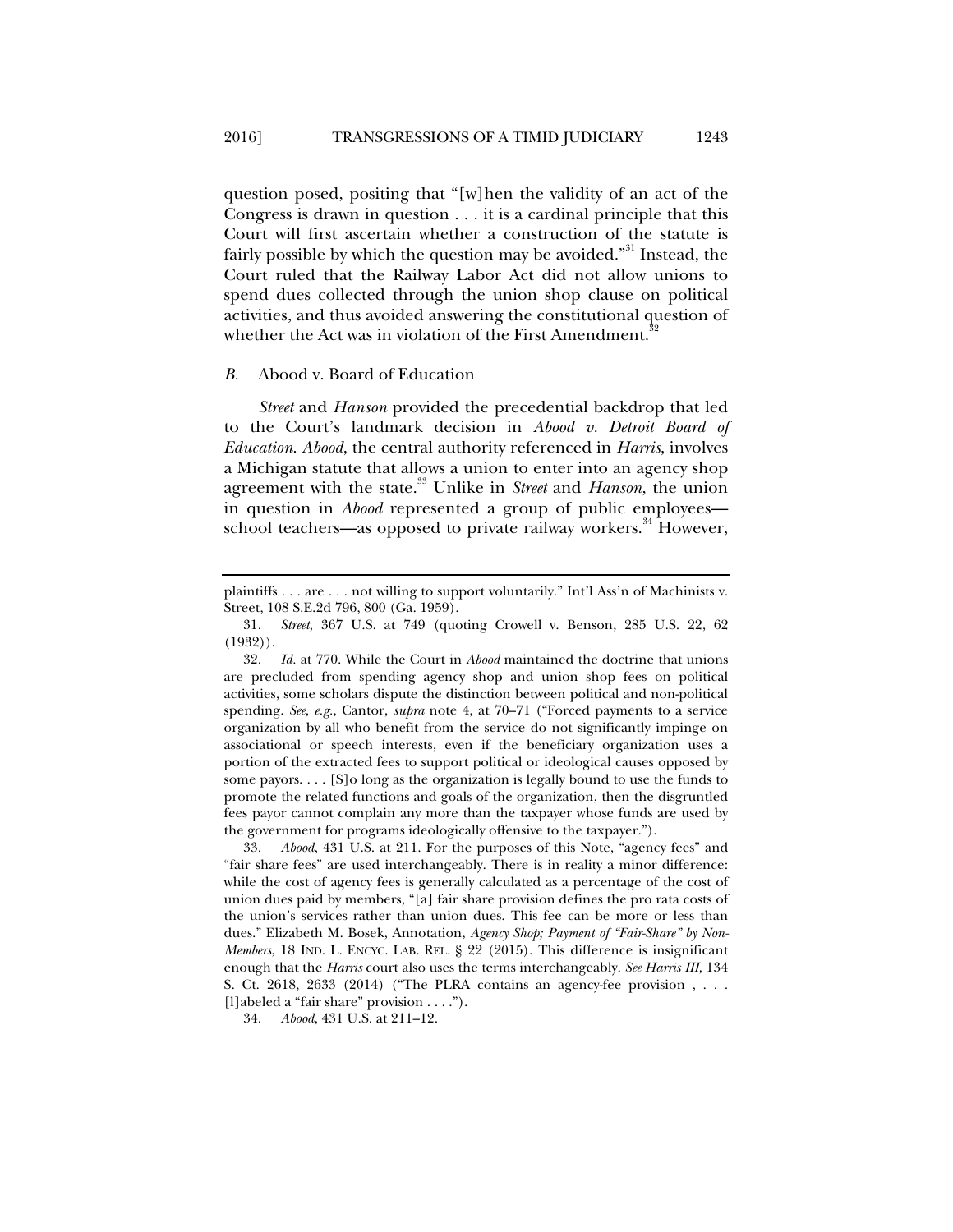unlike the union shop clause in the Railway Labor Act, the agency shop clause in *Abood* does not actually require employees to join the union—it merely requires employees to contribute to the collective bargaining process through the payment of fair share fees.<sup>35</sup>

*Abood* arose when Michigan public school teachers filed a class action suit against the union assigned to represent them in collective bargaining.<sup>36</sup> The plaintiffs claimed that the union impermissibly infringed upon their First Amendment right to freedom of association $37$  when it included an agency shop clause in its collective bargaining agreement.<sup>38</sup> This agency shop clause required even non-union members to pay collective bargaining fees to the union.39 The *Abood* Court held that the reasoning applied in *Hanson* and *Street* also applied in the case of public employees, stating that "[t]he desirability of labor peace is no less important in the public sector [than in the private sector], nor is the risk of 'free riders' any smaller."40 Parroting the reasoning in *Street*, the Court held that union expenditures "on behalf of political candidates, or toward the advancement of other ideological causes not germane to its duties as collective-bargaining representative" must be "financed from charges, dues, or assessments paid by employees who do not object to advancing those ideas and who are not coerced into doing so against their will by the threat of loss of

 <sup>35.</sup> *Id.* at 211. The Court did not actually use the term "fair share fees" in the decision, but noted that non-union members "must pay to the union, as a condition of employment, a service fee equal in amount to union dues." *Id.*

 <sup>36.</sup> *Id.* at 212. In its examination of collective bargaining rights, this Note relies on *Black's Law Dictionary*'s definition of collective bargaining: "Negotiations between an employer and the representatives of organized employees to determine the conditions of employment, such as wages, hours, discipline, and fringe benefits." *Collective Bargaining*, BLACK'S LAW DICTIONARY (10th ed. 2014).

 <sup>37.</sup> Plaintiffs' complaint also charged the union with violating state law prohibiting public-sector agency fees and violating plaintiffs' state free association rights as incorporated by the Fourteenth Amendment. *Abood*, 431 U.S. at 213. The Court's discussion of the First Amendment claim subsumes its discussion of the other claims, and thus they are not addressed here in detail.

 <sup>38.</sup> *Id.*

 <sup>39.</sup> *Id.* at 211. The plaintiffs argued that the union participated "in a number and variety of activities and programs which are economic, political, professional, scientific and religious in nature of which Plaintiffs do not approve" and that "sums required to be paid under [the] Agency Shop Clause are used and will continue to be used for the support of such activities and programs." *Id.* at 213.

 <sup>40.</sup> *Id.* at 224.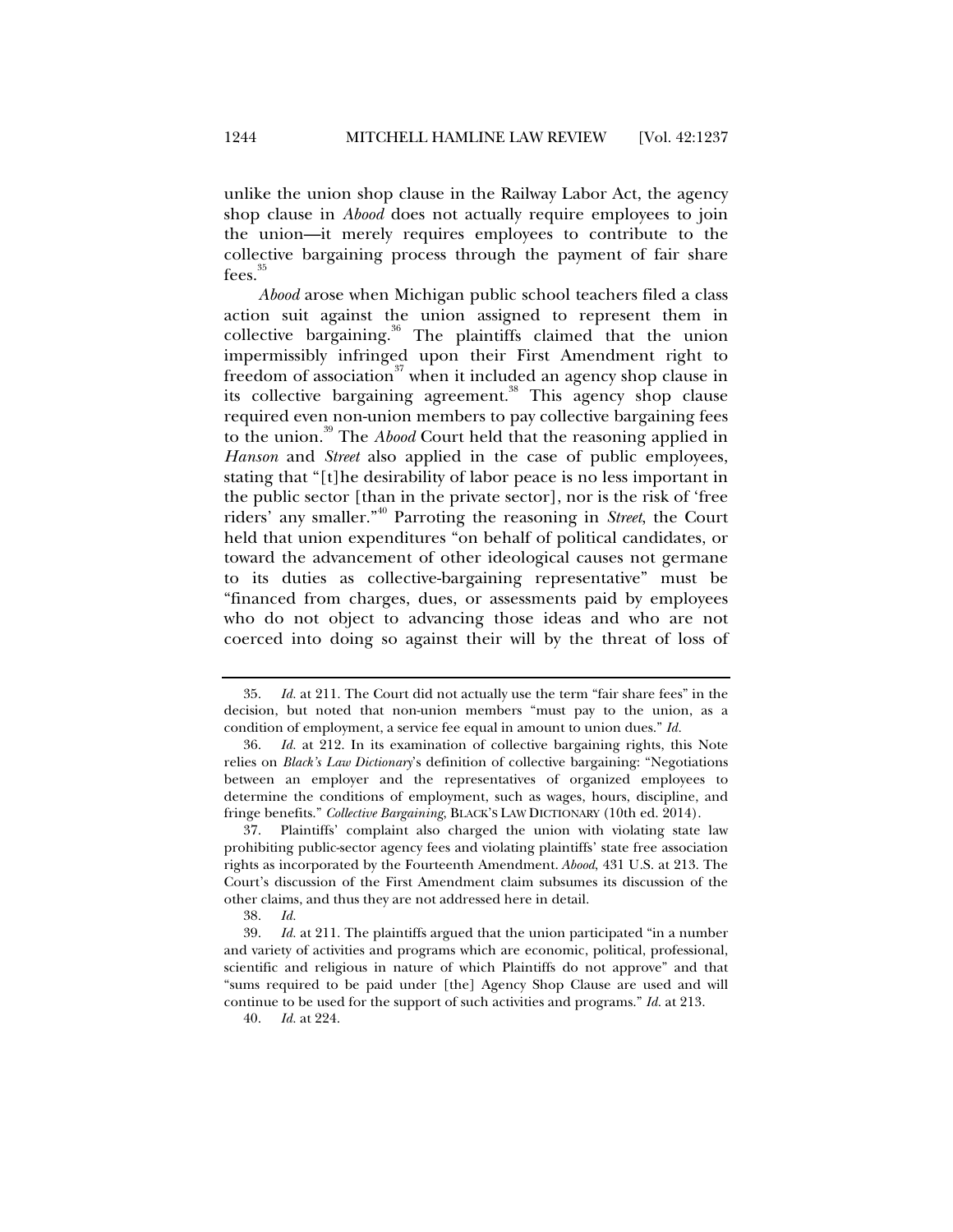governmental employment."<sup>41</sup> Nevertheless, the Court determined that agency shop fees are allowable for "collective bargaining activities."<sup>42</sup>

#### *C. The Aftermath of* Abood

While many cases after *Abood* have considered agency shop law, these subsequent cases focus on determining on what unions are allowed to spend agency shop fees, not on determining the legality of the fees overall. But while the law concerning the legality of agency shop provisions did not change significantly between *Abood* and *Harris*,<sup>43</sup> it is worth addressing significant agency shop cases following *Abood* to illustrate the complex legal dilemmas precipitated by its holding. Thus, the following is a summary of the case law engendered by *Abood*.

In *Ellis v. Brotherhood of Railway, Airline & Steamship Clerks*, the Court attempted to delineate some rules regarding allowable and non-allowable expenditures of agency shop fees.<sup>44</sup> The Court ruled that the test to determine whether an expenditure is allowable is "whether the challenged expenditure[] [is] necessarily or reasonably incurred for the purpose of performing the duties of an

 44. Ellis v. Bhd. of Ry., Airline & S.S. Clerks, 466 U.S. 435, 447 (1984) (noting that the *Abood* Court did not "define the line between union expenditures that all employees must help defray and those that are not sufficiently related to collective bargaining to justify their being imposed on dissenters"). Note that *Ellis* was a Railway Labor Act case, and thus did not directly concern agency shop fees. *See id.* at 435. But because *Ellis* relied so heavily on justification from *Abood* and because the agency shop and union shop agreements are so similar in concept, *Ellis* is often seen as agency shop law. *See, e.g.*, Malin, *supra* note 43, at 868 ("The treatment of litigation expenses in *Ellis* illustrates how the agency shop's role in reconciling the conflicting first amendment interests of union members and objecting fee payers can justify forcing objectors to subsidize some ideological activities.").

 <sup>41.</sup> *Id.* at 235–36.

 <sup>42.</sup> *Id.* at 236.

 <sup>43.</sup> *See* Martin H. Malin, *The Evolving Law of Agency Shop in the Public Sector*, 50 OHIO ST. L.J. 855, 861 (1989) ("Because of the procedural posture of the appeal in *Abood*, Justice Stewart declined to define precisely the dividing line between permissible and unconstitutional charges."); Gerald D. Wixted, *Agency Shops and the First Amendment: A Balancing Test in Need of Unweighted Scales*, 18 RUTGERS L.J. 833, 838 (1987) ("*Abood* thus removed any constitutional barriers to the existence of an agency shop in the public sector . . . . Since *Abood*, legislatures and courts have tried several methods in an effort to strike the proper balance between the union and the individual.").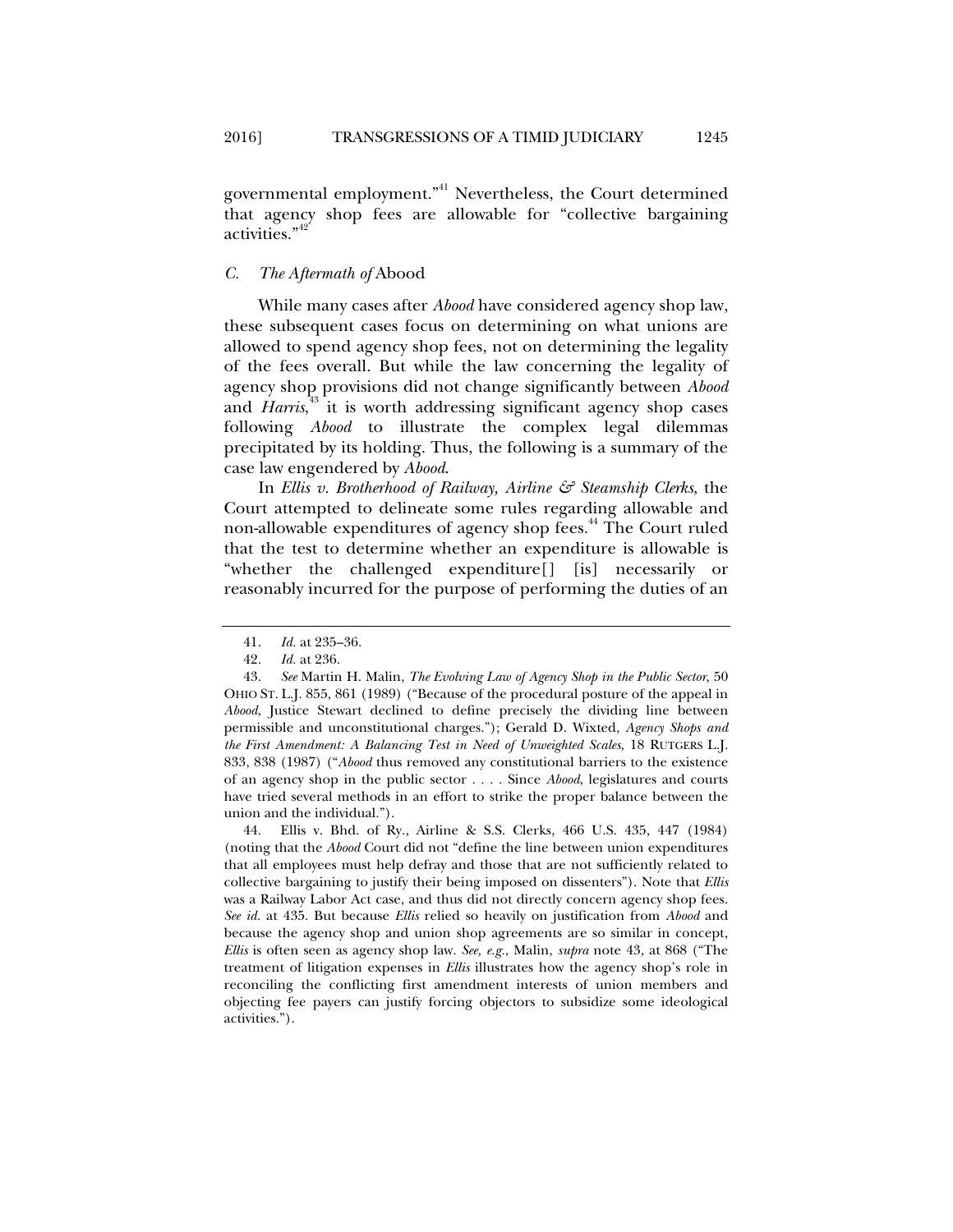exclusive representative of the employees in dealing with the employer on labor-management issues."<sup>45</sup>

But even this seemingly straightforward standard produced disparate, arbitrary results. In *Ellis* for instance, the Court applied the above standard to social activities at union events and ruled that such activities qualified as allowable expenditures, reading the standard of "necessarily or reasonably incurred" expenses broadly.<sup>46</sup> But just seven years later, the Court ruled in *Lehnert v. Ferris Faculty Ass'n* that union expenditures on public relations were not allowable under the *Ellis* standard, reading the standard far more narrowly.<sup>47</sup>

Problems also arose in determining how unions should consider and resolve claims of non-union members objecting to union spending of agency shop fees. The Court first addressed this issue in *Chicago Teachers Union, Local No. 1 v. Hudson*. <sup>48</sup> *Hudson* arose from several non-unionized teachers' claims against their exclusive bargaining representative, the Chicago Teachers Union.<sup>49</sup> The teachers claimed that the union had adopted an unconstitutional method of responding to non-member objections to union spending of agency fees.<sup>50</sup> The Court held that "the constitutional" requirements for the Union's collection of agency fees include an adequate explanation of the basis for the fee, a reasonably prompt opportunity to challenge the amount of the fee before an impartial decisionmaker, and an escrow for the amounts reasonably in dispute while such challenges are pending. $\frac{1}{n}$  This standard seems to comport with *Abood*'s requirement that agency fees must prevent "compulsory subsidization of ideological activity by employees who object thereto."<sup>52</sup>

 <sup>45.</sup> *Ellis*, 466 U.S. at 448.

 <sup>46.</sup> *Id.* at 449 ("While [social activities] are not central to collective bargaining, they are sufficiently related to it to be charged to all employees.").

 <sup>47.</sup> Lehnert v. Ferris Faculty Ass'n, 500 U.S. 507, 528 (1991). Note that Justice Marshall, in his dissenting opinion, disagreed with the majority on this point, stating that public relations expenditures should be allowable, providing further evidence that *Ellis*' standard produced varying interpretations. *Id.* at 534 (Marshall, J., dissenting).

 <sup>48. 475</sup> U.S. 292 (1986).

 <sup>49.</sup> *Id.* at 297.

 <sup>50.</sup> *Id.* at 295.

 <sup>51.</sup> *Id.* at 310.

 <sup>52.</sup> Abood v. Detroit Bd. of Educ., 431 U.S. 209, 237 (1977).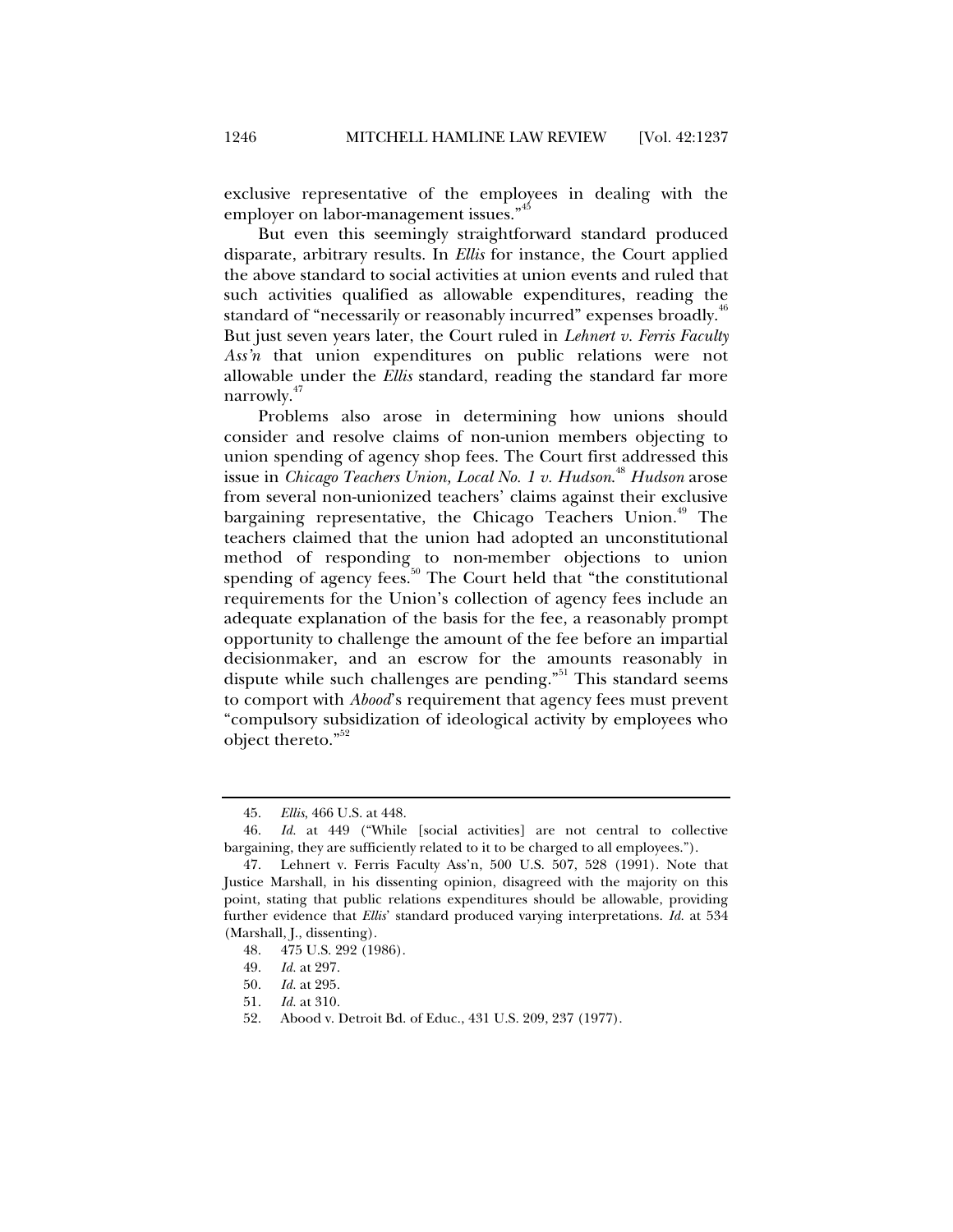The twenty-first century, however, heralded the end of the *Hudson* standard. In *Davenport v. Washington Education Ass'n*, the Court reconsidered the standard.<sup>53</sup> While the Court did not explicitly reverse *Hudson*, it indicated that union spending of agency fees is more constitutionally acceptable when non-members are given the opportunity to positively ratify the union's spending choices prior to the spending taking place.<sup>54</sup> Several years later, in *Knox v. Service Employees International Union*, the Court further called the *Hudson* standard into doubt, ruling that when agency fee dues increase, "the union must provide a fresh *Hudson* notice and may not exact any funds from nonmembers without their affirmative consent."55 *Knox* is significant in that it was the first case to require a union to ask non-members to affirmatively "opt-in" to agency fee expenditures instead of merely allowing non-members to "optout."<sup>56</sup>

In sum, post-*Abood* agency shop cases have been litigated primarily on two subjects: (1) the constitutionality of particular union expenditures of agency shop fees; and (2) the constitutionality of systems put in place by unions through which dissenting non-members can object to union spending of agency fees. A clear, universally acceptable standard has yet to be found for the adjudication of these issues.<sup>57</sup>

 55. 132 S. Ct. 2277, 2296 (2012). The Court also pointedly expressed its doubts about opt-out spending in general: "Although the difference between optout and opt-in schemes is important, our prior cases have given surprisingly little attention to this distinction. Indeed, acceptance of the opt-out approach appears to have come about more as a historical accident than through the careful application of First Amendment principles." *Id.* at 2290.

 56. This ruling was controversial. *See, e.g.*, Deborah Prokopf, *Public Employees at the School of Hard* Knox*: How the Supreme Court Is Turning Public-Sector Unions into a History Lesson*, 39 WM. MITCHELL L. REV. 1363, 1395 (2013) ("The Supreme Court's decision in *Knox* is a breathtaking display of judicial activism by the far-right wing of the Court, which calls into question the future of public-sector unionism in the United States.") (footnote omitted).

 57. Though no universal standard has been set, there is a significant trend toward anti-unionization, demonstrable through the cases discussed in this Part. *Abood*, a 9-0 opinion in favor of public-sector agency shop agreements, seems to

 <sup>53. 551</sup> U.S. 177 (2007).

 <sup>54.</sup> *See id.* at 184 ("The notion that this modest limitation upon an extraordinary benefit violates the First Amendment is, to say the least, counterintuitive."). The Court also expressed doubts about *Abood* and agency fees in general, stating that it is "undeniably unusual for a government agency to give a [union] the power, in essence, to tax government employees." *Id.*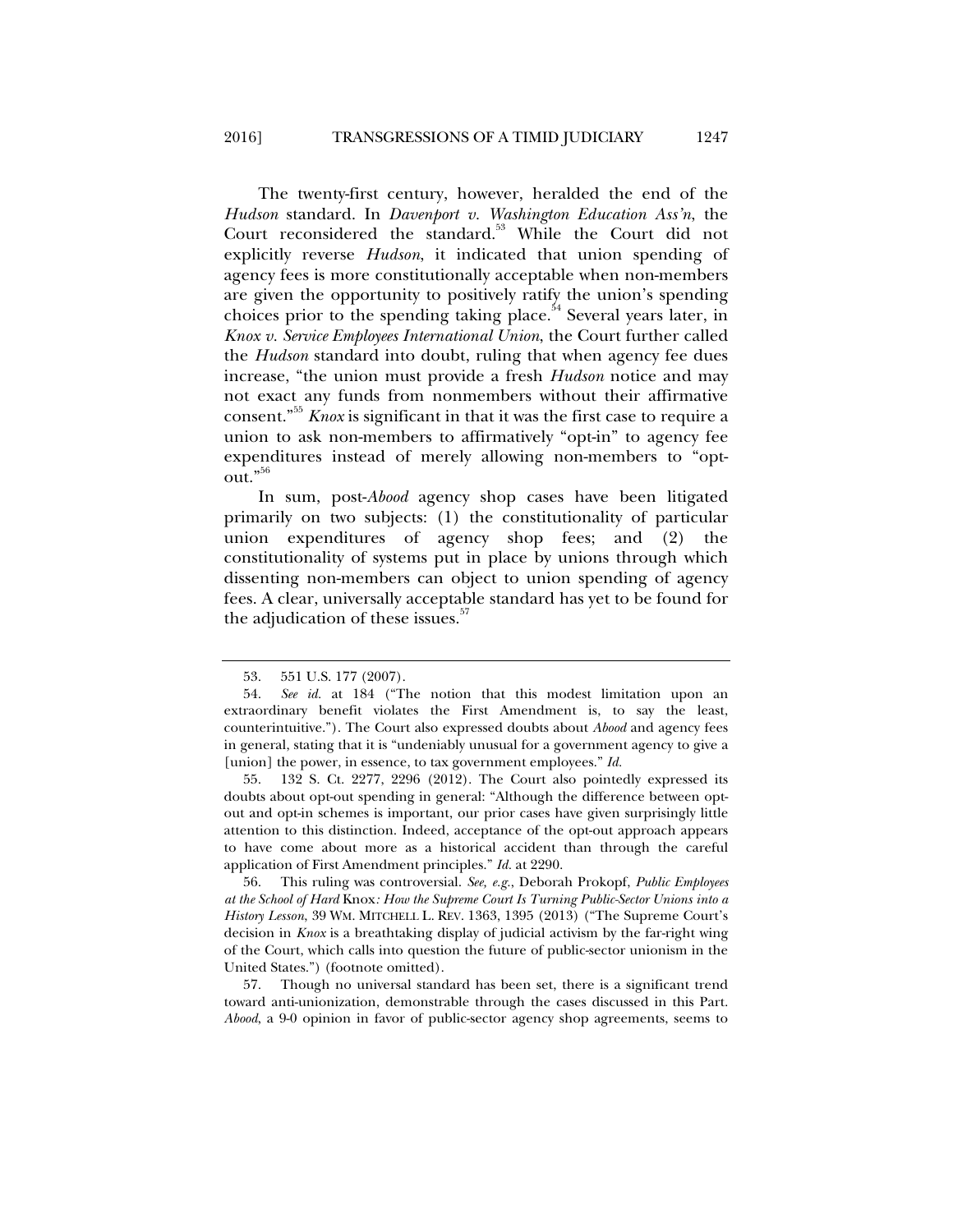#### III. THE *HARRIS V. QUINN* DECISION

#### *A. Factual Background*

Medicaid, a federal health care program,<sup>58</sup> provides funding to several states for state-run, in-home care programs for the elderly and the ill.<sup>59</sup> States use part of the federal funding to compensate the personal assistants (PAs) who provide care to the customers.<sup>60</sup> Illinois, one such state funded by Medicaid, operates an in-home care program called the Illinois Department of Human Services Home Services Program (home care program).<sup>61</sup>

In 2003, by executive order, Illinois made Service Employees International Union Healthcare Illinois and Indiana (SEIU) the exclusive union representative<sup>62</sup> for the home care program's employees.<sup>63</sup> The SEIU's collective bargaining agreement with the state included an agency shop provision that required non-member

 58. *See About Us*, MEDICAID, http://www.medicaid.gov/about-us/about -us.html (last visited May 25, 2016).

 59. *Harris III*, 134 S. Ct. 2618, 2623 (2014); *Home & Community Based Services*, MEDICAID, http://www.medicaid.gov/Medicaid-CHIP-Program-Information/By -Topics/Long-Term-Services-and-Supports/Home-and-Community-Based-Services /Home-and-Community-Based-Services.html (last visited May 25, 2016).

60. *See Harris III*, 134 S. Ct. at 2624.

 61. *See id.* at 2623; *Home Services Program*, ILL. DEP'T HUM. SERVS., http:// www.dhs.state.il.us/page.aspx?item=29738 (last visited May 25, 2016).

 62. The Governor of Illinois at the time was Rod Blagojevich, who notably had several dealings with the SEIU. *See, e.g.*, Steven Greenhouse, *Union Is Caught Up in Illinois Bribe Case*, N.Y. TIMES (Dec. 11, 2008), http://www.nytimes.com/2008 /12/12/us/politics/12union.html; Kris Maher & David Kesmodel, *Illinois Scandal Spotlights SEIU's Use of Political Tactics*, WALL ST. J. (Dec. 20, 2008), http:// www.wsj.com/articles/SB122973200003022963. For some, this connection between Blagojevich and the SEIU called into question the propriety of the appointment of the SEIU as the exclusive union representative. *See* Sean Higgins, *New Questions Raised About Decision to Let SEIU Represent Illinois Home Health Care Workers*, ILL. POL'Y (Jan. 27, 2014), https://www.illinoispolicy.org/news /new-questions-raised-about-decision-to-let-seiu-represent-illinois-home-health-care -workers.

63. *Harris III*, 134 S. Ct. at 2626.

have been the pinnacle of union support in the U.S. Supreme Court. Since *Abood*, rightward movement in the Court and resulting case law have catalyzed a shift away from the public-sector agency shop, toward right-to-work rulings. *See id.* at 1372 ("While *Abood* is representative of the 'new' model of public-sector labor relations prevalent at its time, *Knox* plainly reflects the anti-union backlash of recent years. An examination of the key public-sector union dues cases leading up to *Knox* shows this disturbing evolution in the Court's jurisprudence.").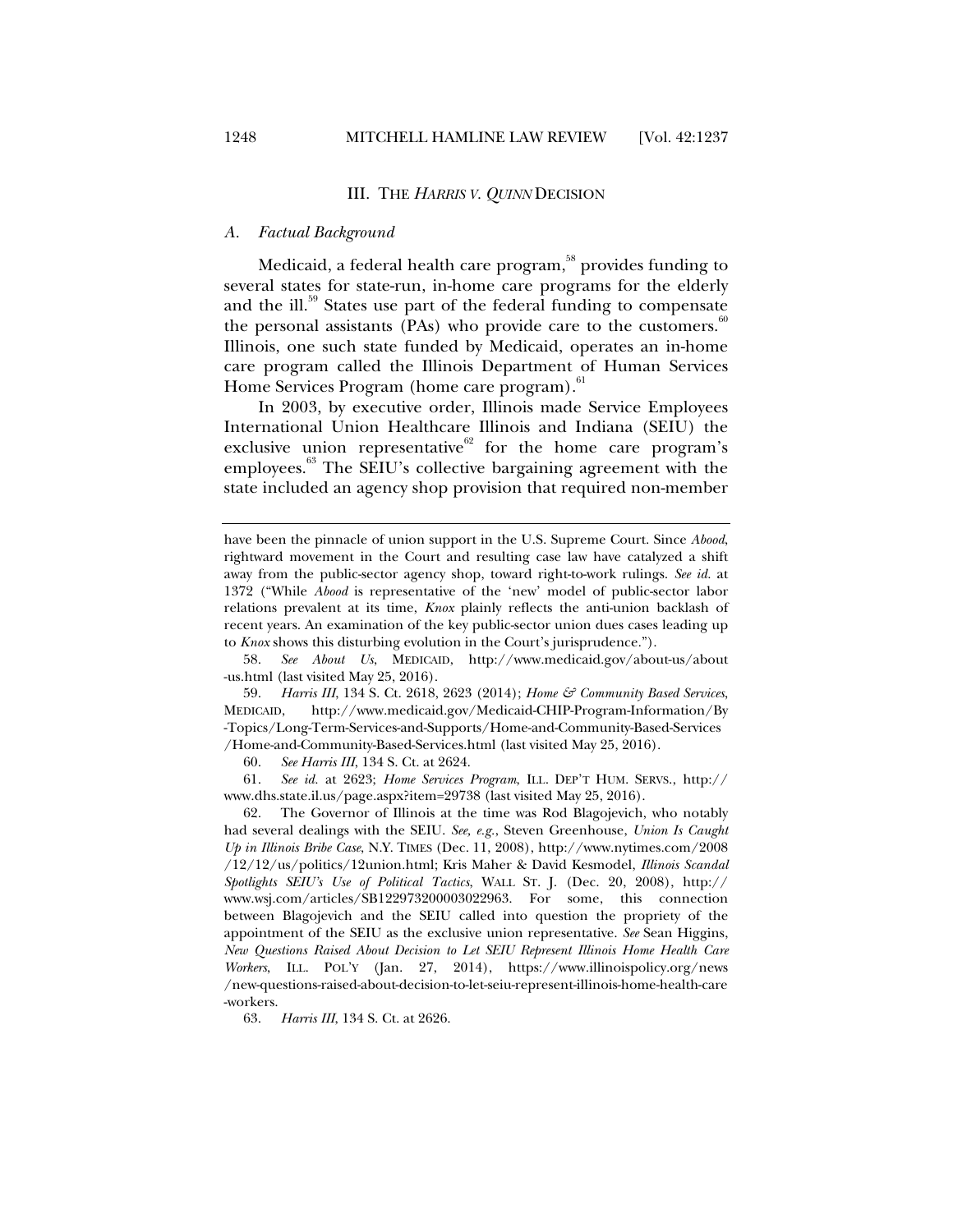PAs to pay a fair share fee to contribute to collective bargaining  $costs.<sup>64</sup>$ 

The Illinois Public Labor Relations Act (PLRA), which authorizes collective bargaining and the collection of fair share fees, applies only to state employees.<sup>65</sup> Thus, to cover the PAs, the PLRA was amended to specify that the PAs are employees of the state "[s]olely for the purposes of coverage under the Illinois [PLRA]."<sup>66</sup> Accordingly, under Illinois law, PAs who care for customers through the home care program are employees both of the state and of the customer.<sup>67</sup> The state compensates the PAs, but the customers are responsible for most other employment-related duties, including the hiring, firing, training, and discipline of the  $PAs.<sup>6</sup>$ 

In 2010, three home care program PAs, Theresa Riffey, Susan Watts, and Stephanie Yencer-Price (Petitioners), filed a class action on behalf of home care program PAs of the Northern District of Illinois against the Governor of Illinois and the SEIU.<sup>69</sup> Petitioners contended that the fair share provision unconstitutionally abridged their First Amendment rights<sup>70</sup> to freedom of association and freedom of speech<sup> $71$ </sup> and sought an injunction against the

70. U.S. CONST. amend. I.

 71. Harris v. Quinn (*Harris I*), No. 10-cv-02477, 2010 WL 4736500, at \*8 (N.D. Ill. Nov. 12, 2010). The First Amendment claims in *Hanson*, *Street*, *Abood*, and *Harris* are similar. Concerning free association, the plaintiffs in these cases contended that forced unionization or forced support of a union "deprives . . . employees of their freedom of association." Ry. Emps.' Dep't v. Hanson, 351 U.S. 225, 230 (1956). In *Abood* and prior agency shop cases, the validity of free speech claims was a more contentious issue. In his concurrence in *Abood*, Justice Powell departed from the majority in his comment that prior cases did not support the conclusion that "withholding of financial support from a union's political activities

 <sup>64. 5</sup> ILL. COMP. STAT. ANN. 315/6 (West, Westlaw through 2016 Reg. Sess.) ("When a collective bargaining agreement is entered into with an exclusive representative, it may include in the agreement a provision requiring employees covered by the agreement who are not members of the organization to pay their proportionate share of the costs of the collective bargaining process."); *Harris*, 134 S. Ct. at 2625. Note that, in accordance with *Abood*, the provision does not require non-unionized employees to contribute financially to all union activities. *See supra* note 27 and accompanying text.

 <sup>65.</sup> *Harris III*, 134 S. Ct. at 2625*.*

 <sup>66.</sup> *Id.* at 2649 (citation omitted).

 <sup>67.</sup> *Id.* at 2646.

 <sup>68.</sup> *Id.* at 2624. *But see infra* Section IV.A (discussing evidence of some state control of employment-related duties).

 <sup>69.</sup> *Harris III*, 134 S. Ct. at 2626.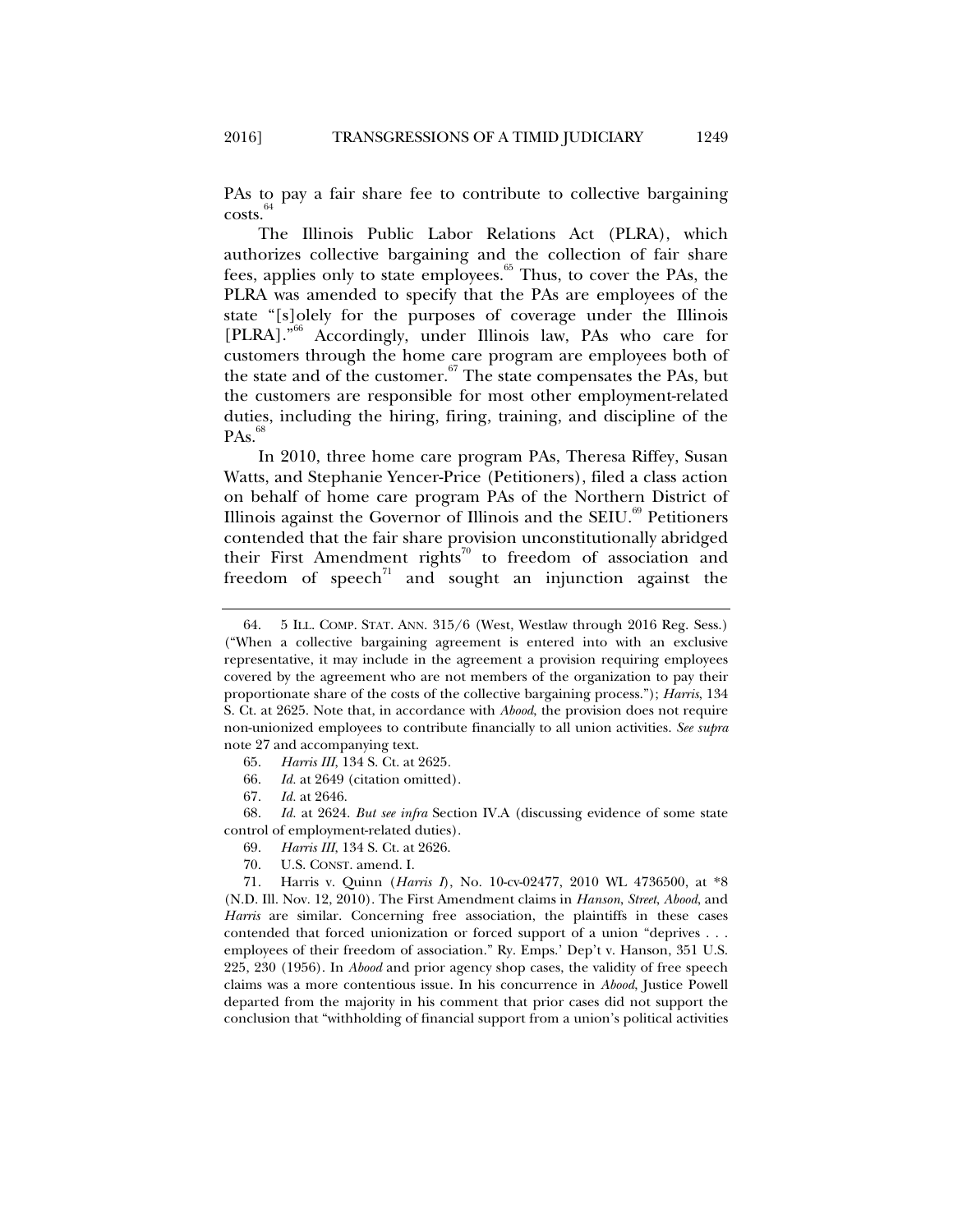enforcement of the agency shop provision.<sup>72</sup> The District Court for the Northern District of Illinois, Eastern Division dismissed all counts of the complaint with prejudice, $7<sup>3</sup>$  and the Seventh Circuit Court of Appeals affirmed in relevant part.<sup>74</sup> The Seventh Circuit held that precedent set by *Abood* and similar cases allowed state employees to be compelled to financially support collective bargaining representation without running afoul of the First Amendment.<sup>75</sup> The court further noted that the State of Illinois was properly designated as the PAs' employer, as it holds "extensive control over the terms and conditions of employment.<sup>76</sup> The U.S. Supreme Court granted certiorari.<sup>77</sup>

#### *B. Majority Opinion*

The Court reversed the Seventh Circuit,<sup>78</sup> addressing several issues brought by Respondents SEIU and Illinois Governor Pat Quinn on appeal. Primarily, the Court stated: (1) *Abood* should not be extended to the instant case; and (2) the employment question in the instant case does not pass the balancing test set out in *Pickering v. Board of Education*.

- 72. *Harris III*, 134 S. Ct. at 2626.
- 73. *Harris I*, 2010 WL 4736500, at \*32.

is a type of 'speech' protected against governmental abridgment by the First Amendment." Abood v. Detroit Bd. of Educ., 431 U.S. 209, 238 (1977) (Powell, J., concurring). However, in *Harris* and later cases, it is uncontested that withholding financial support from a union is speech, and the issue is not discussed in the holding. *Accord* Knox v. Serv. Emps. Int'l Union, 132 S. Ct. 2277, 2288 (2012) ("Closely related to compelled speech and compelled association is compelled funding of the speech of other private speakers or groups.").

 <sup>74.</sup> Harris v. Quinn (*Harris II*), 656 F.3d 692, 701 (7th Cir. 2011). The district and intermediate courts also ruled on a ripeness issue. When the case arose, in addition to the plaintiffs in the instant case, a second group of plaintiffs, also PAs, but from a different division of the home services program (the Division of Developmental Disabilities), were a party to the suit. *Harris I*, 2010 WL 4736500, at \*1. The district court dismissed their claim with prejudice as unripe, and the court of appeals reversed in part, ruling that the dismissal should have been without prejudice because it did not appear "beyond a doubt that there is no way the plaintiffs' grievance could ever mature into justiciable claims." *Harris II*, 656 F.3d at 701. However, because the disability program PAs are not a party to the instant case, this detail is of little significance.

 <sup>75.</sup> *Harris II*, 656 F.3d at 697.

 <sup>76.</sup> *Id.* at 699.

 <sup>77.</sup> *Harris III*, 134 S. Ct. at 2627.

 <sup>78.</sup> *Id.* at 2644.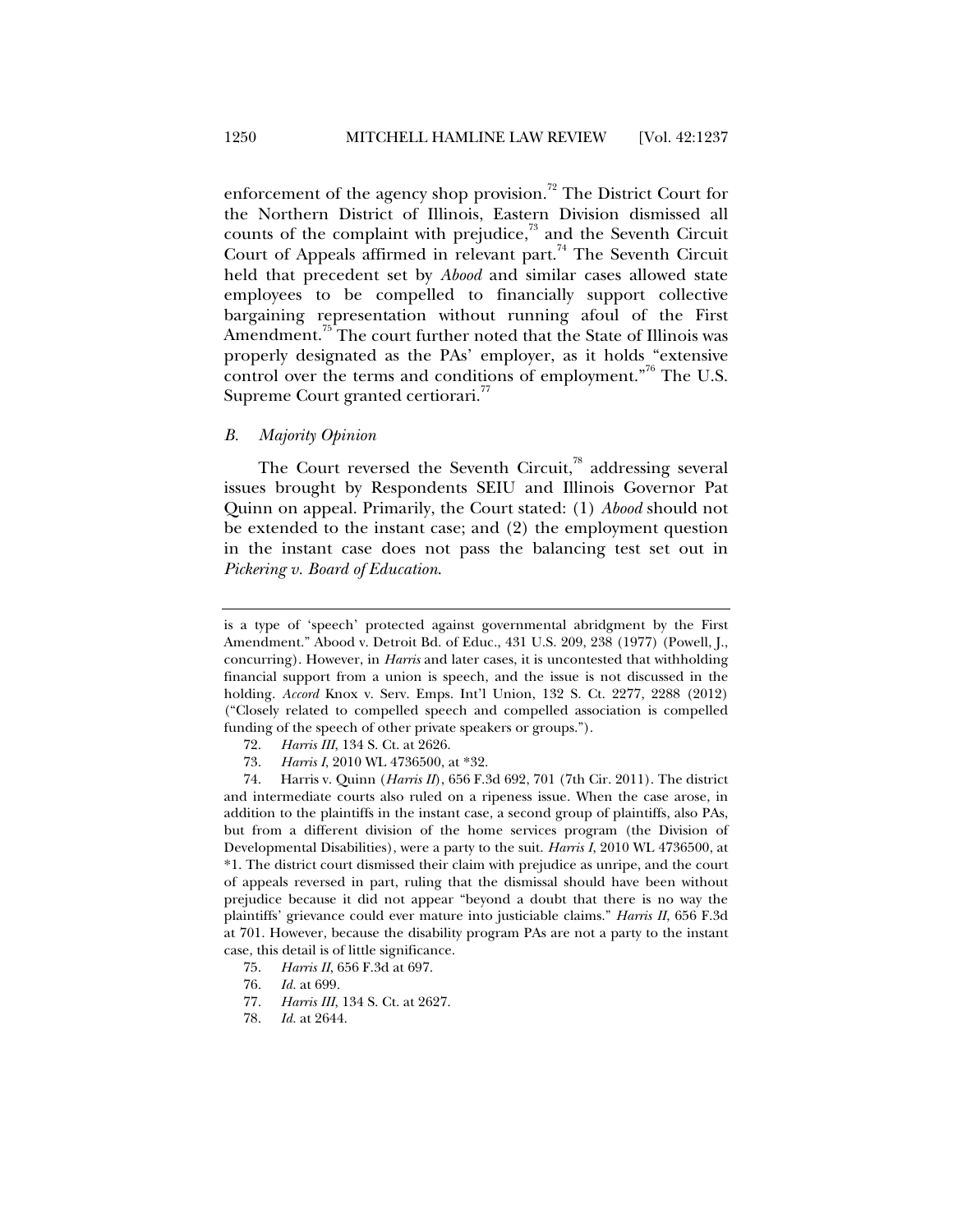First, the Court distinguished *Abood* from the instant case, observing that the employees in *Abood* were "full-fledged public employees, $\frac{79}{9}$  while employees in the instant case were state employees solely for the purpose of collective bargaining.<sup>80</sup> To this point, the Court argued that *Abood* does not apply to cases involving employees employed by more than one employer.<sup>81</sup> The Court also noted that extending *Abood*'s holding to cover the instant case would be inefficient; because the state has so little control over the PAs, their potential for achieving results through collective bargaining with the state is greatly diminished.<sup>82</sup>

Because *Abood* was distinguishable, the Court determined that an independent examination of the law's consistency with the First Amendment was appropriate.<sup>83</sup> The Court applied the strict scrutiny standard and held that the fair share provision in the instant case "does not serve a 'compelling state interes[t] . . . that cannot be achieved through means significantly less restrictive of associational freedoms,'" and thus, that the provision does not comport with the First Amendment.<sup>8</sup>

#### *2. The* Pickering *Balancing Test*

*Pickering v. Board of Education* established that for matters of public concern, speech of public employees is protected under the First Amendment where the interests of the public employee "in commenting upon matters of public concern" outweigh the interest of the state "in promoting the efficiency of the public services it performs through its employees."85 If the *Pickering* test

 85. 391 U.S. 563, 568 (1968), *abrogated in part by* Garcetti v. Ceballos, 547 U.S. 410 (2006). *Pickering* arose when a public school teacher was fired after he published a letter chastising the local school board for their alleged misallocation

 <sup>79.</sup> *Id.* at 2634.

 <sup>80.</sup> *Id.*

 <sup>81.</sup> *Id.* at 2634–35.

*Id.* at 2636.

 <sup>83.</sup> *Id.* at 2639.

 <sup>84.</sup> *Id.* (quoting Knox v. Serv. Emps. Int'l Union, 132 S. Ct. 2277, 2289 (2012)). The *Harris* Court merely demonstrated that "the speech compelled in this case is not commercial speech." *Harris III*, 134 S. Ct. at 2639. Despite its proclamation that "no fine parsing of levels of First Amendment scrutiny is needed" to decipher the proper standard to apply, it is unclear how the Court arrived at strict scrutiny. *Id.*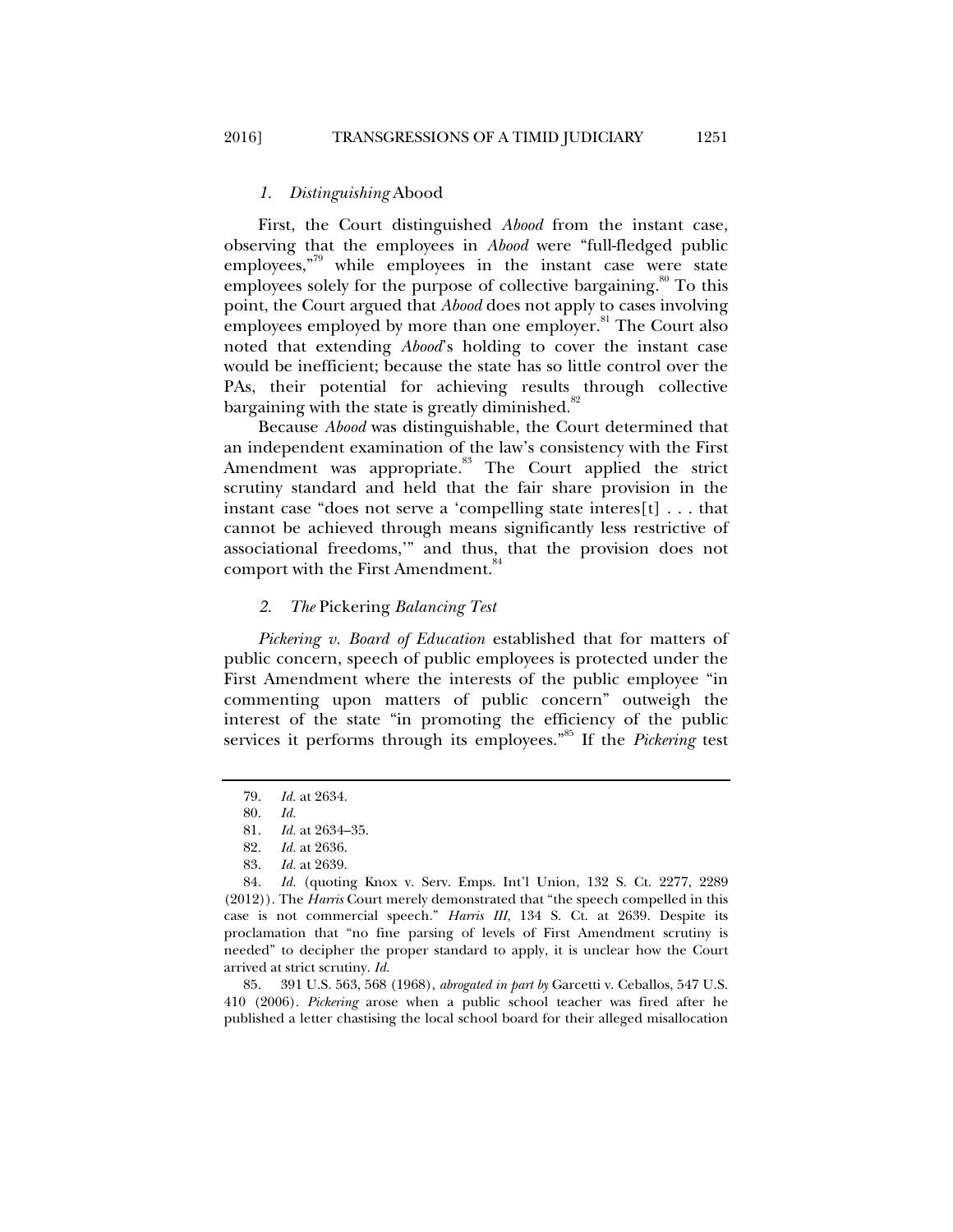applied here, and if the interest of the state in promoting efficient labor outweighed the interest of the PAs in refraining from association with the union, the PAs' speech would not be protected under the First Amendment. However, the *Harris* Court reasoned that *Pickering* did not excuse the state's use of fair share fees in the instant situation because: (1) *Pickering* only applied to cases where the state takes a "traditional employer role"; and (2) the interest of the employees here outweighed the interest of the state in promoting efficiency.<sup>80</sup>

#### *C. Dissenting Opinion*

The four member dissent, authored by Justice Kagan, stood with the Seventh Circuit and mirrored its reasoning in several ways. Primarily, the dissent argued that: (1) the majority had no reason to distinguish *Abood* and that *Abood* should control; and (2) even in the absence of *Abood*, the petitioners' claim does not pass the *Pickering* balancing test.

#### *1.* Abood *as Controlling Precedent*

Justice Kagan argued primarily that the Seventh Circuit was sound in its conclusion that *Abood* controls in the instant case.<sup>87</sup> First, the dissent argued, the state, as an employer, held enough control over the PAs that the collective bargaining and fair share fees allowed in *Abood* could logically be extended to the present case.<sup>88</sup> Second, the dissent rebutted the majority's conclusion that *Abood* cannot be applied in instances where employees have more

of funds. *Id.* at 564. The teacher filed suit, claiming that the First Amendment protected his publication of the letter. *Id.* at 565. The Court established the aforementioned balancing test when it upheld the teacher's claim, finding that the teacher's interest in writing a letter on a matter of public concern outweighed the school's interest in promoting efficiency. *Id.* at 574–75.

 <sup>86.</sup> *Harris III*, 134 S. Ct. at 2642–43. The majority was adamant that *Pickering*  does not apply in *Harris*. However, when it states that even if *Pickering* applied, the employees' speech would be protected, the Court fails to address *Garcetti*. *Garcetti* states that First Amendment free speech does not protect employee speech "made pursuant to [the employee's] official responsibilities." *Garcetti*, 547 U.S. at 411. Thus, it is possible that an employee's refusal to support his or her collective bargaining union's activities is "speech" related to the employee's official responsibilities, in which case such speech would be unprotected under *Garcetti*.

 <sup>87.</sup> *Harris III*, 134 S. Ct. at 2644–45 (Kagan, J., dissenting).

 <sup>88.</sup> *Id.* at 2645.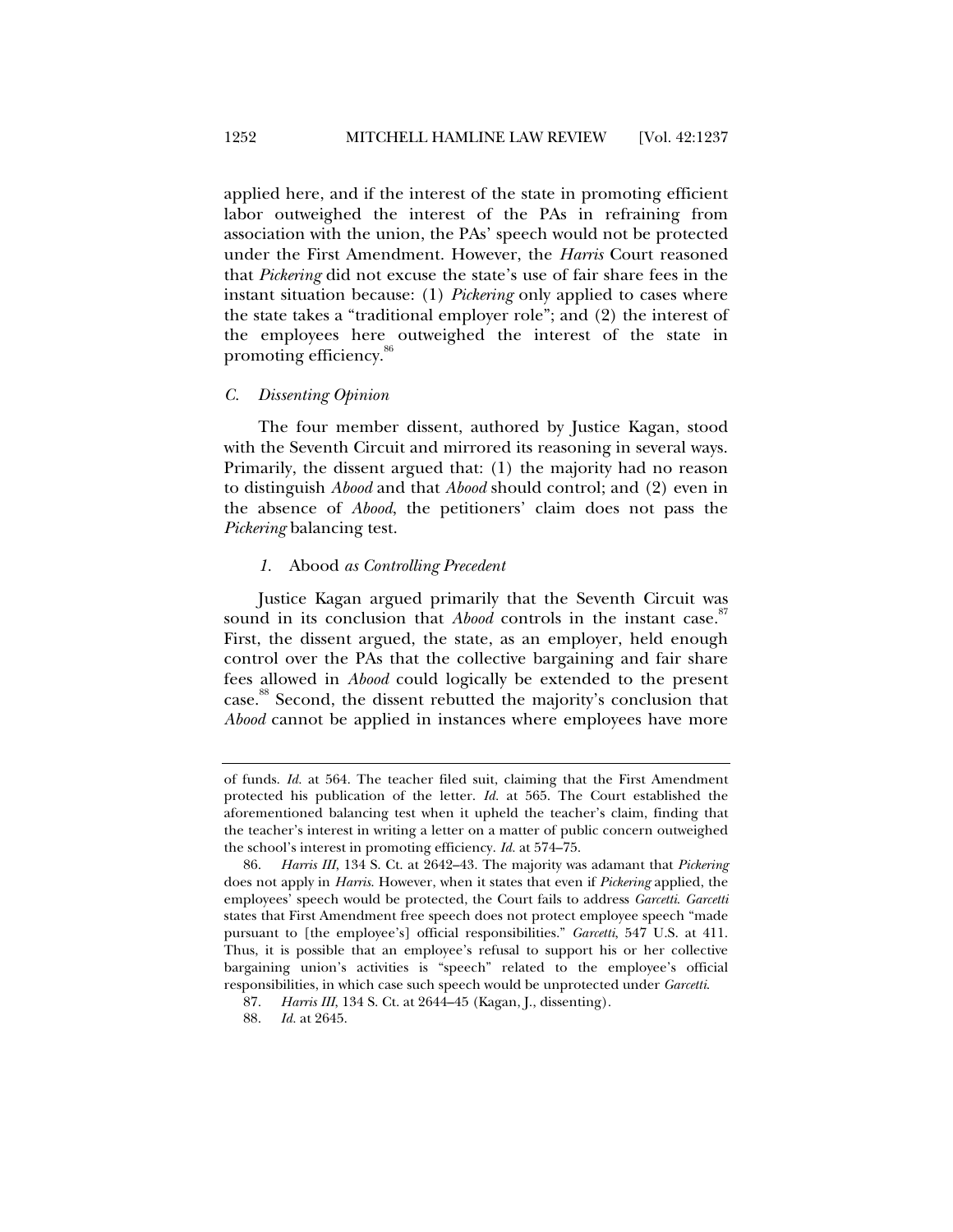than one employer, contending that there is no precedent indicating "that joint public employees are not real ones."<sup>89</sup> While the dissent conceded that the question of whether the state is an actor's employer is not answered merely by examining the label the state chooses to use for that actor,<sup>90</sup> the dissent claimed that the state had "sufficient stake in, and control over, the petitioners' terms and conditions of employment to implicate *Abood*'s rationales and trigger its application."<sup>91</sup>

#### *2.* Pickering *as Controlling Precedent*

The dissent next posited that applying *Abood* to the instant case created results that comport with the law set out in *Pickering*. Justice Kagan began her analysis by pointing out that *Abood* gets at largely the same issue as *Pickering*, and that "its core analysis mirrors *Pickering*'s."92 Both *Abood* and *Pickering* address "the extent of the government's power to adopt employment conditions affecting expression."<sup>93</sup>

The dissent then asserted that the line drawn in *Abood* between acceptable and unacceptable infringements on free speech and free association came from *Pickering*. Justice Kagan noted that "[o]n the one side, *Abood* decided, speech within the employment relationship about pay and working conditions pertain[ed] mostly to private concerns and implicate[d] the government's interests as employer; thus, the government could compel fair-share fees for collective bargaining."94 This followed *Pickering*'s rationale that speech of little public concern can be restricted.<sup>95</sup> The dissent contrasted this with state employee speech in political campaigns, which "relates to matters of public concern and has no bearing on the government's interest in structuring its workforce," observing that "compelled fees for those activities are forbidden."<sup>90</sup>

 <sup>89.</sup> *Id.* at 2648.

 <sup>90.</sup> *Id.* at 2649; *see also* Bd. of Cty. Comm'rs v. Umbehr, 518 U.S. 668, 679 (1996) (stating that employment status with the state is not "dependent on whether state law labels a government service provider's contract as a contract of employment").

 <sup>91.</sup> *Harris III*, 134 S. Ct. at 2649 (Kagan, J., dissenting).

*Id.* at 2654.

 <sup>93.</sup> *Id.*

 <sup>94.</sup> *Id.*

 <sup>95.</sup> *See* Pickering v. Bd. of Educ., 391 U.S. 563, 568 (1968).

 <sup>96.</sup> *Harris III*, 134 S. Ct. at 2654 (Kagan, J., dissenting).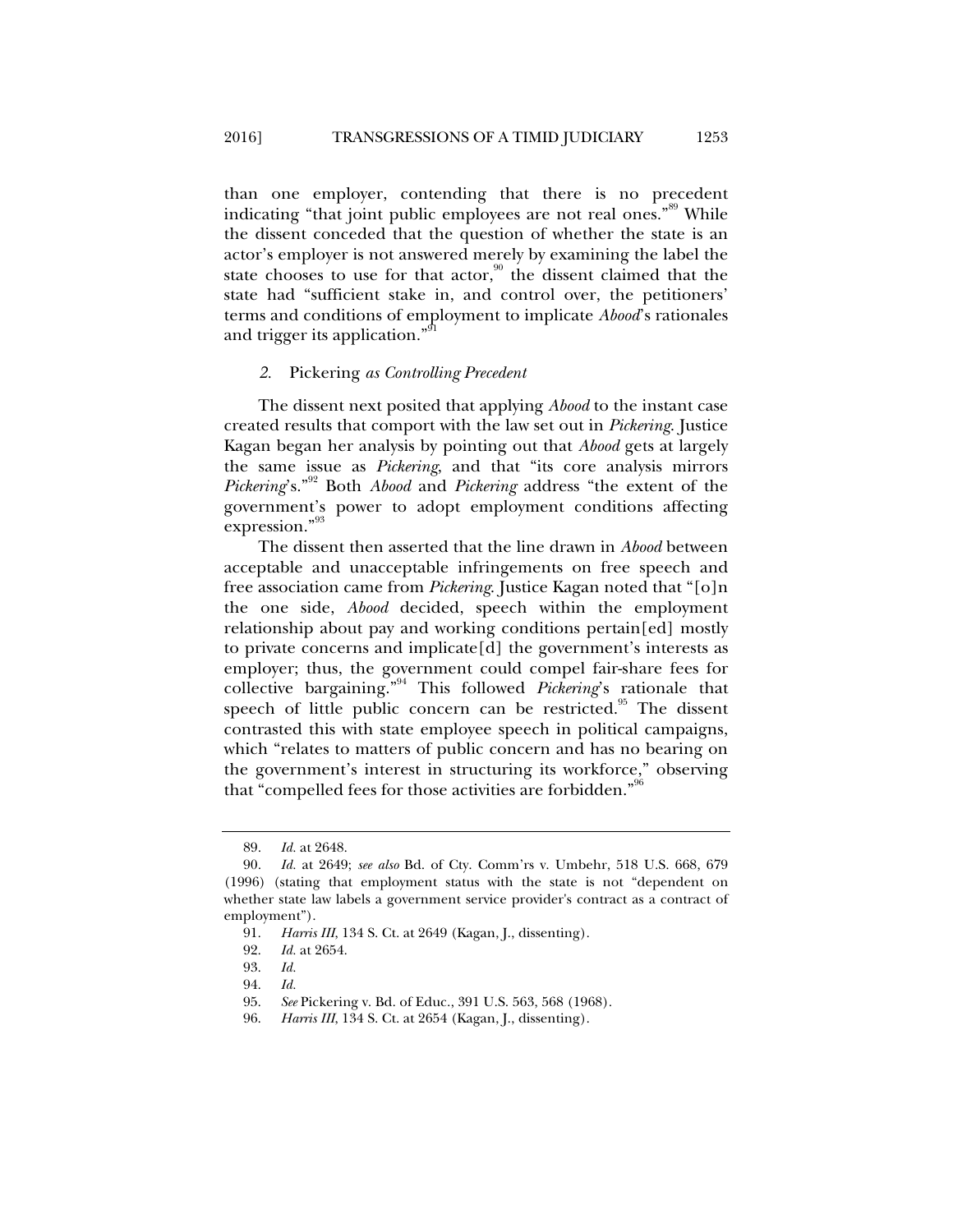#### *3. Necessity of* Abood *in Current Law*

The dissent, like the majority, expressed its sentiments on *Abood* in extensive dicta.97 Justice Kagan came out staunchly in favor of *Abood*, chiding Justice Alito's "gratuitous dicta critiquing *Abood*'s foundations" and commenting that the majority's unwillingness to overturn *Abood* is the "one aspect of [the] opinion [that] is cause for satisfaction."98 The dissent commented that *Abood* "is deeply entrenched, and is the foundation for not tens or hundreds, but thousands of contracts between unions and governments across the Nation," and that it is a "foundation stone of the rule of law."<sup>99</sup> While its comments on *Abood* did not directly inform its holding, the dissent may have used its approval of the case to justify applying it in *Harris*. 100

### IV. A DEEPER LOOK INTO *HARRIS V. QUINN*: HOW *HARRIS* HIGHLIGHTS THE FLAWS OF *ABOOD*

This Note will now argue that *Abood* should have been controlling in *Harris*, and that the Court distinguished *Abood* as a pretense to achieve their desired legal outcome. Next, it will show that without *Abood*, the *Harris* majority's ruling would have been proper under *Pickering*. Finally, it will argue that instead of merely critiquing *Abood* in dicta, the *Harris* Court should have overturned *Abood* as unconstitutional.

#### *A.* Abood *is Controlling*

As Justice Kagan flatly stated at the beginning of her dissent, "*Abood* . . . answers the question presented in this case."<sup>101</sup> The majority attempts to distinguish *Harris* from *Abood* in a variety of ways, but ultimately, *Abood* addressed the same issue as *Harris*:

 <sup>97.</sup> For the Court's criticism of *Abood*, see *id.* at 2632–34. For the dissent's opinion on *Abood*, see *id.* at 2645–46.

 <sup>98.</sup> *Harris*, 134 S. Ct. at 2645.

<sup>99</sup>*. Id.* at 2645, 2651 (quoting Michigan v. Bay Mills Indian Cmty., 134 S. Ct. 2024, 2036 (2014)).

 <sup>100.</sup> In a similar manner, the majority used its disapproval of *Abood* to justify distinguishing it: "Because of *Abood*'s questionable foundations, and because the personal assistants are quite different from full-fledged public employees, we refuse to extend *Abood* to the new situation now before us." *Id.* at 2638 (majority opinion).

 <sup>101.</sup> *Id.* at 2644–45 (Kagan, J., dissenting) (citation omitted).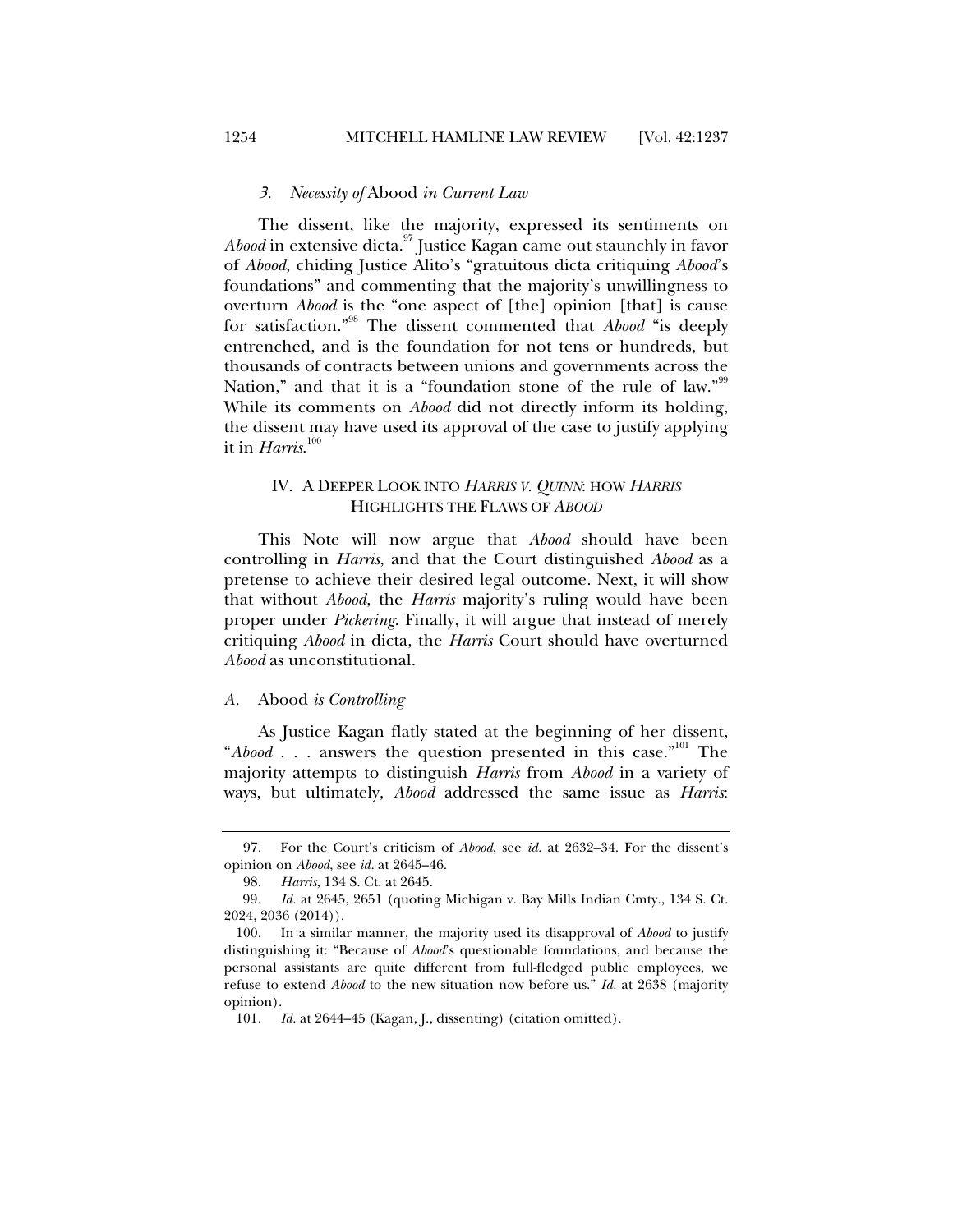whether an agency shop fee could be enforced for non-union public employees.<sup>102</sup> Nonetheless, it is worth addressing some of the majority's major reasons for distinguishing *Abood*.

First, the majority contends that *Abood* is distinguishable because the PAs in *Harris* are only nominally "state-employees."<sup>103</sup> The majority reasoned that since "the customer has virtually complete control over" the PAs, the bargaining power of the PAs with respect to the state would be diminished.<sup>104</sup> The Court stated that "[i]f we allowed *Abood* to be extended to those who are not full-fledged public employees, it would be hard to see just where to draw the line."105 But this conclusion fails both textually and substantively.

In terms of the text of the case, *Abood* was never constrained to "full-fledged" public employees in the first place.<sup>106</sup> It merely held that "a recognized [public] union may seek to have an agency-shop clause included in a collective-bargaining agreement."<sup>107</sup>

The conclusion that the PAs are not full-fledged public employees is also substantively inaccurate. While it is true that the Illinois statute defines the PAs as state employees "[s]olely for the purposes of coverage under the [PLRA],"<sup>108</sup> employment status with the state is not defined by "state law labels."<sup>109</sup> The Illinois statute and the majority opinion in *Harris* dramatically understated the role of the state in the PAs' employment;<sup>110</sup> Illinois controls the PAs in several meaningful ways. The state "sets all the workforce-wide terms of employment."<sup>111</sup> It pays wages, benefits, and health insurance; establishes qualifications; sets baseline requirements for

 110. *See Harris III*, 134 S. Ct. at 2634 ("[P]ersonal assistants are almost entirely answerable to the customers and not to the State.").

 <sup>102.</sup> *See* Abood v. Detroit Bd. of Educ., 431 U.S. 209, 225 (1977).

 <sup>103.</sup> *See Harris III*, 134 S. Ct. at 2634–35 ("Illinois withholds from personal assistants most of the rights and benefits enjoyed by full-fledged state employees.").

 <sup>104.</sup> *Id.* at 2637.

 <sup>105.</sup> *Id.* at 2638.

 <sup>106.</sup> In fact, as pointed out earlier, the major point of contention in *Abood* was that the employees required to pay the agency shop fees were public employees, and were thus employed by an intrinsically political organization. *Abood*, 431 U.S. at 227; *see supra* Section II.B.

 <sup>107.</sup> *Abood*, 431 U.S. at 224.

 <sup>108. 20</sup> ILL. COMP. STAT. ANN. 2405/3 (West, Westlaw through 2016 Reg. Sess.).

<sup>109</sup>*.* Bd. of Cty. Comm'rs v. Umbehr, 518 U.S. 668, 679 (1996).

 <sup>111.</sup> *Id.* at 2646 (Kagan, J., dissenting).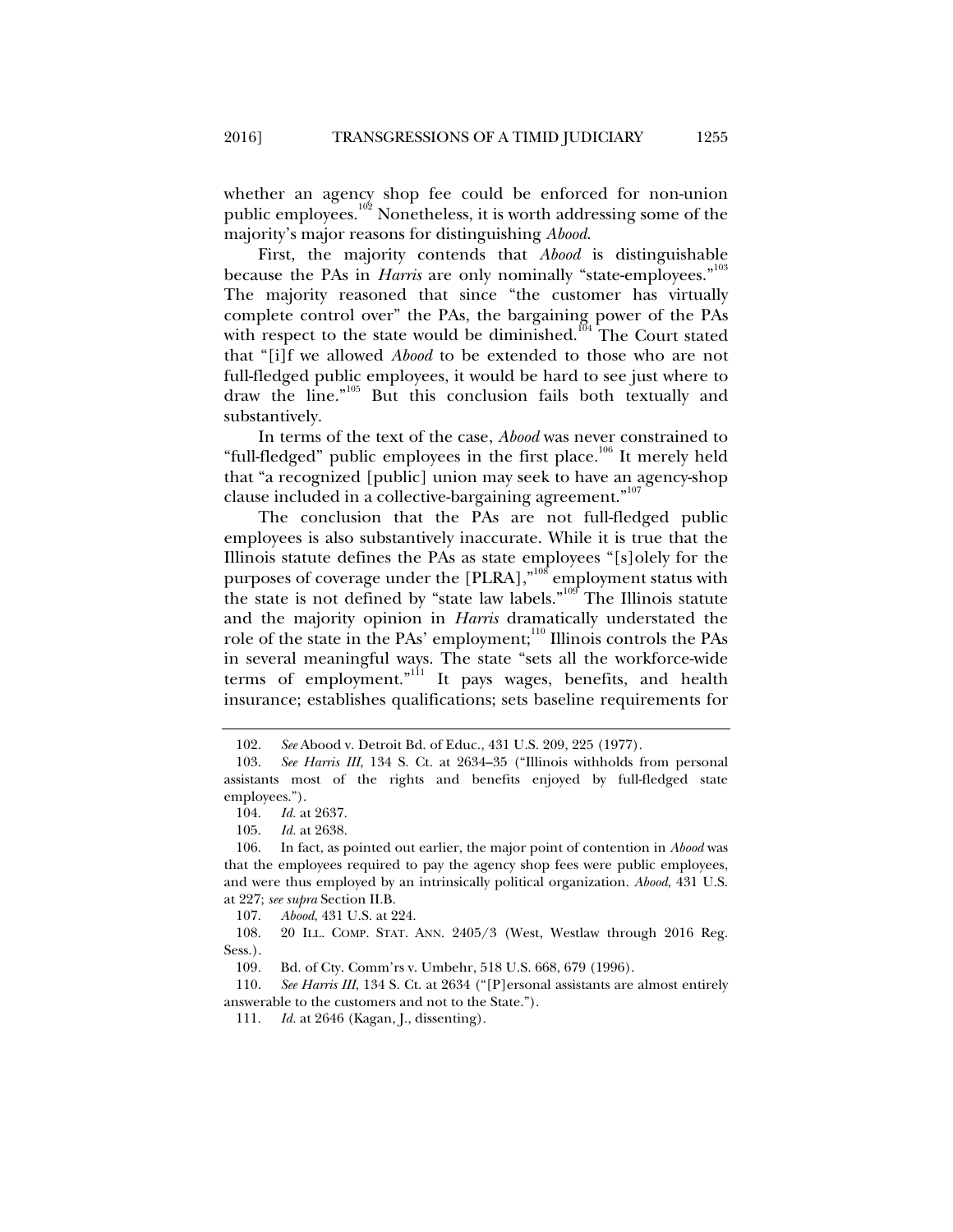service; and structures the relationship between the customer and the PA.<sup>112</sup> When the customer and the PA draft a service plan, along with the customer and the PA, a state-employed counselor attends the drafting process.<sup>113</sup> The amalgamation of these factors provides for more than enough state control to make unionization and collective bargaining worth the employees' time. $114$ 

The majority also argued that there is a difference between unwillingly funding private speech and unwillingly funding public speech, which is more often political in nature.<sup>115</sup> While this may be a strong policy argument, *Abood* expressly addressed and dismissed this point when it stated that "[t]he differences between publicand private-sector collective bargaining simply do not translate into differences in First Amendment rights."<sup>116</sup> Without explicitly overturning *Abood*, this policy argument holds no precedential weight. $117$ 

In sum: (1) the PAs in *Harris* are clearly state employees both substantively and under the text of Illinois law; and (2) the policy arguments the majority made to the contrary lack even a scintilla of precedential support. The reality of the situation, uncommented upon by the *Harris* majority, but painfully clear, was that Justice Alito and the Court's four other most conservative justices did not want to rule in favor of collective bargaining, and distinguished *Abood* as a legal veneer for their result-oriented conclusion.<sup>11</sup>

 <sup>112.</sup> *Id.* at 2646–47.

 <sup>113.</sup> *Id.* at 2647.

 <sup>114.</sup> It seems that a disjointed workforce, such as the one in the instant case, where PAs are working in private homes and do not communicate regularly, would benefit more from collective bargaining, not less, as the majority claims. *See id.* at 2635 (majority opinion); 51 C.J.S. *Labor Relations* § 312, Westlaw (database updated Dec. 2015) ("The ultimate purpose of a collective-bargaining agreement is a *common understanding* on the terms and conditions of labor." (emphasis added)).

 <sup>115.</sup> *Harris III*, 134 S. Ct. at 2632.

 <sup>116.</sup> Abood v. Detroit Bd. of Educ., 431 U.S. 209, 232 (1977).

 <sup>117.</sup> Stare decisis dictates that the Court's prior rulings—and not its policy arguments provided in dicta—on a given question of law form legal precedent. E.H. Schopler, Annotation, *Applicability of Stare Decisis Doctrine to Decisions of Administrative Agencies*, 79 A.L.R.2d 1126 (1961); *see also* Dickerson v. United States, 530 U.S. 428, 443 (2000) ("While stare decisis is not an inexorable command, particularly when . . . interpreting the Constitution, even in constitutional cases, the doctrine carries such persuasive force that we have always required a departure from precedent to be supported by some special justification.") (internal citations and quotations omitted).

 <sup>118.</sup> The advancement of unionization and collective bargaining is generally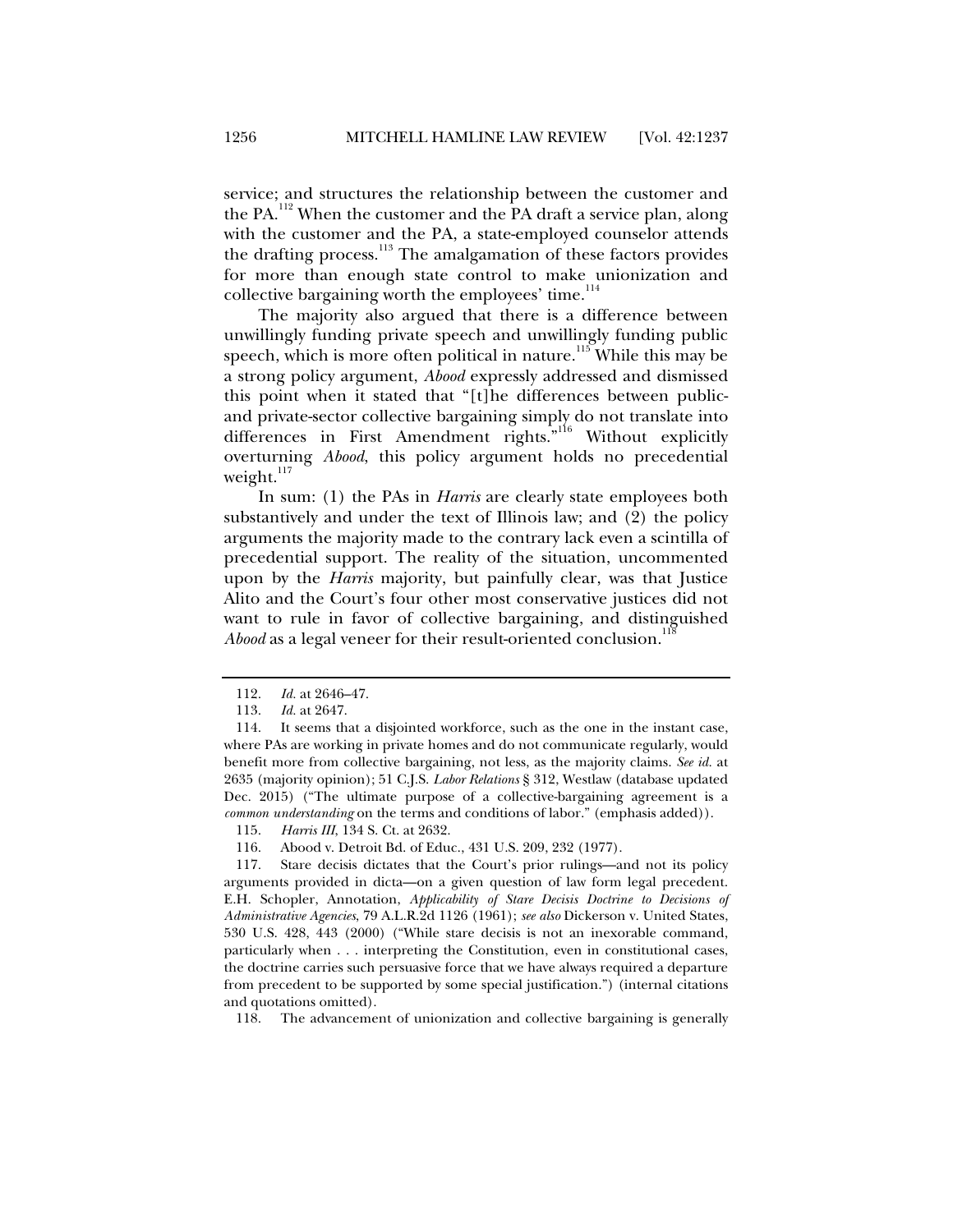#### *B. The Majority's Ruling Is Sound in the Absence of* Abood

Without *Abood* as controlling precedent, the majority's ruling is correct. Absent a case like *Abood* that specifically rules on the constitutionality of the infringement of public employees' First Amendment rights, determinations of the First Amendment rights of public employees are made using the *Pickering* balancing test.<sup>119</sup> For matters of public concern, an employee's "interest as a citizen in making public comment must be balanced against the State's interest in promoting the efficiency of its employees' public services."<sup>120</sup>

The *Pickering* analysis begins with a determination of whether the speech in question pertains to a matter of public concern.<sup>121</sup> A public employee "must accept certain limitations on his or her freedom,"<sup>122</sup> and, as the Court has stated, "When a public employee" speaks not as a citizen upon matters of public concern, but instead as an employee upon matters only of personal interest, absent the

seen as a liberal agenda in American politics. *See, e.g.*, Karl E. Klare, *Labor Law as Ideology: Toward a New Historiography of Collective Bargaining Law*, 4 BERKELEY J. EMP. & LAB. L. 450, 455 (1981) ("[T]he development of collective bargaining law is paradigmatic of all public policy in liberal capitalism."); *The Battle to Bring Entitlements Under Control*, 28 NO. 11 EMP. ALERT 3 (2011) ("A prominent manifestation of the . . . switch from liberal Democrats to conservative Republicans . . . is the move . . . to end collective bargaining by public employees."). More specifically, Justice Alito, author of the *Harris* majority, has stated that the "aggressive use of power by the SEIU to collect fees from nonmembers is indefensible." Knox v. Serv. Emps. Int'l Union, 132 S. Ct. 2288, 2291 (2012).

 <sup>119.</sup> Note that *Pickering* does not specifically address free association, but in the instant case it is enough to merely address the issue of free speech, as the association in question—association with a labor union—is only contested as it relates to compelled speech. Free speech and free association rights "are interrelated, because First Amendment rights of freedom of association derive from constitutional rights of freedom of speech," and thus, "there is no First Amendment right to associate in order to engage in forms of speech that are not protected by the First Amendment." Robert Post, *Transparent and Efficient Markets: Compelled Commercial Speech and Coerced Commercial Association in* United Foods*,*  Zauderer*, and* Abood, 40 VAL. U. L. REV. 555, 566 (2006).

 <sup>120.</sup> Pickering v. Bd. of Educ., 391 U.S. 563, 568 (1968). There always exists the possibility that *Pickering* could be found not to protect speech under *Garcetti*. *See supra* note 86 and accompanying text. But as neither the Court nor the union mentioned *Garcetti* in the above context, it is not useful for this Note to consider the matter thoroughly.

 <sup>121.</sup> Garcetti v. Ceballos, 547 U.S. 410, 418 (2006).

 <sup>122.</sup> *Id.*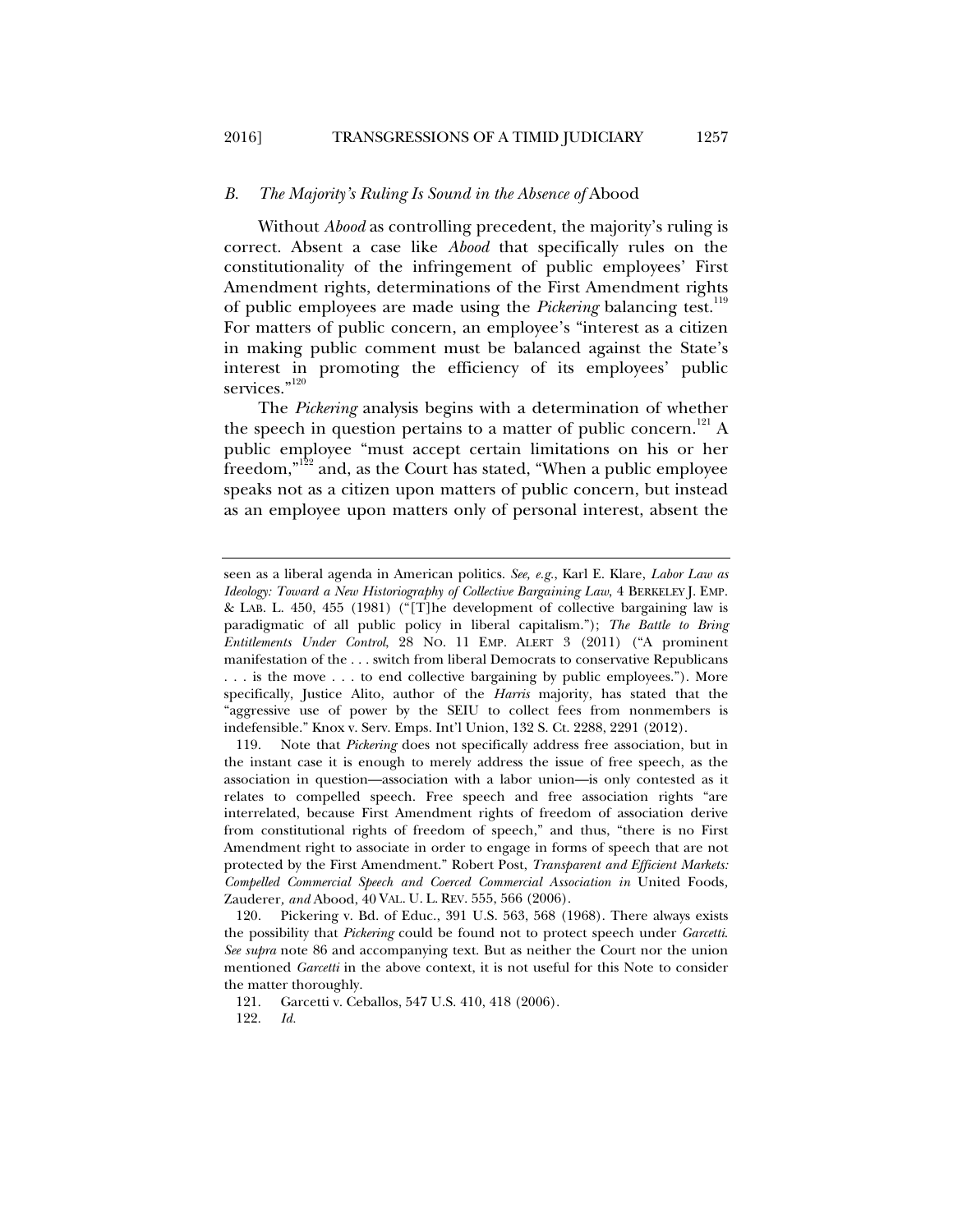most unusual circumstances, a federal court is not the appropriate forum."123 Public concern is determined by considering the "content, form, and context of a given statement."<sup>124</sup>

The speech of unions in the collective bargaining process is a matter of public concern.<sup>125</sup> The mere fact that a government employee is speaking on an issue that may implicate public spending does not mean the speech itself is a matter of public concern.<sup>126</sup> The public spending, in this case, is spending on Medicaid. In a 2014 study, only 1% of Americans had "no opinion" on whether they were satisfied with Medicaid.<sup>127</sup> As of 2009, expenditures for Medicaid constituted 2.7% of the United States' gross domestic product, and Medicaid enrollment consisted of "about one of every five persons in the [United States]."<sup>128</sup> Clearly, Medicaid spending is an issue that affects numerous Americans in significant ways and is a matter of great public concern.<sup>129</sup> Thus,

 126. *Id.* at 2655 (Kagan, J., dissenting) ("[T]he Court has never come close to holding that any matter of public employment affecting public spending . . . becomes for that reason alone an issue of public concern.").

 127. Frank Newport, *Most Americans Remain Satisfied with Healthcare System*, GALLUP (June 16, 2014), http://www.gallup.com/poll/171680/americans -remain-satisfied-healthcare-system.aspx?g\_source=Medicaid&g\_medium=search &g\_campaign=tiles.

 128. CHRISTOPHER J. TRUFFER ET AL., 2010 ACTUARIAL REPORT ON THE FINANCIAL OUTLOOK FOR MEDICAID i–iii (2010), https://www.cms.gov /Research-Statistics-Data-and-Systems/Research/ActuarialStudies/downloads /MedicaidReport2010.pdf.

 129. The concept that congressional spending is a matter of public concern is so fundamentally ingrained in U.S. democracy that it is difficult to provide authority for the statement other than polling data. Chief Justice Roberts attempted a trim definition of "public concern" in *Snyder v. Phelps*, writing that "speech is of public concern when it can 'be fairly considered as relating to any matter of political, social, or other concern to the community,' or when it 'is a subject of general interest and of value and concern to the public.'" Snyder v. Phelps, 562 U.S. 443, 444 (2011) (quoting Connick v. Myers, 461 U.S. 138, 146 (1983); San Diego v. Roe, 543 U.S. 77, 83–84 (2004)). Chief Justice Roberts noted in his definition that "[a] statement's arguably 'inappropriate or controversial character . . . is irrelevant to the question whether it deals with a matter of public

 <sup>123.</sup> Connick v. Myers, 461 U.S. 138, 147 (1983).

 <sup>124.</sup> *Id.* at 147–48.

 <sup>125.</sup> The dissent in *Harris* takes the opposite stance: that collective bargaining is not a matter of public concern. *Harris III*, 134 S. Ct. 2618, 2642 (2014). However, the majority notes: "This argument flies in the face of reality . . . [as] the category of union speech that is germane to collective bargaining unquestionably includes speech in favor of increased wages and benefits for personal assistants." *Id.*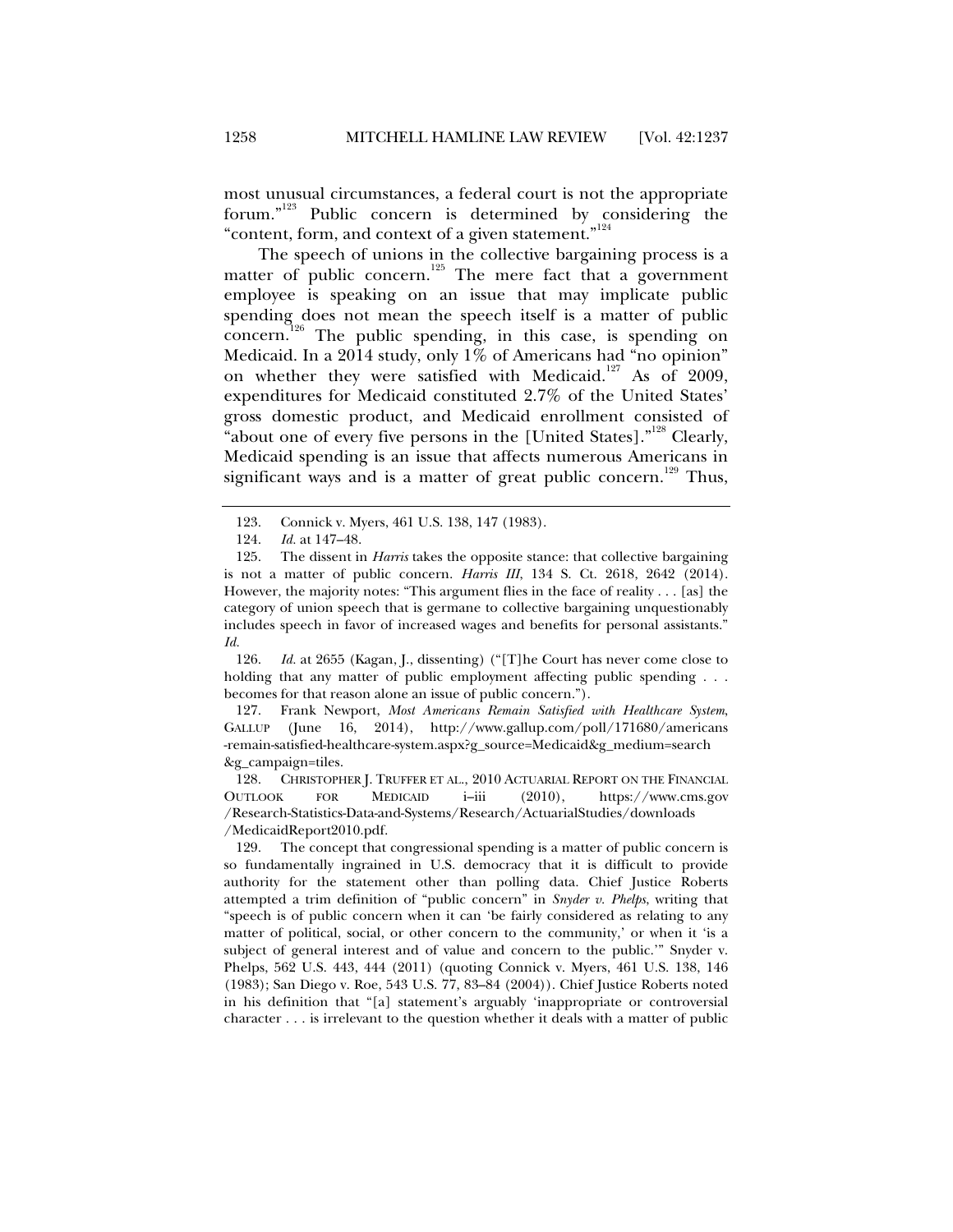having established public concern, it is appropriate to proceed with the *Pickering* balancing test.

The next step is determining how the public employees' interest, as citizens, in making public comment balances against the state's interest in promoting the efficiency of its employees' public services.<sup>130</sup> While the state normally has a strong interest in enforcing the agency fee provisions—as exclusive union representation promotes labor stability—the instant case is slightly different.<sup>131</sup> Labor stability is not a major concern because, as the *Harris* Court mentioned, "the [PAs] do not work together in a common state facility but instead spend all their time in private homes, either the customers' or their own."<sup>132</sup> The PAs' interest in speaking on a matter of public concern is great when measured against the government's meager interest in promoting labor stability amongst PAs who never see each other. If the PAs were private employees, the only compelled speech of public concern would be the support of collective bargaining. However, since the PAs are compensated through federal Medicaid funding, by forcing PAs to contribute to collective bargaining for increased wages, for instance, the state compels the PAs to support the expansion of Medicaid.<sup>133</sup>

concern.'" *Id.* (quoting Rankin v. McPherson, 483 U.S. 378, 378 (1987)).

 <sup>130.</sup> Pickering v. Bd. of Educ., 391 U.S. 563, 568 (1968).

 <sup>131.</sup> *See* Abood v. Detroit Bd. of Educ., 431 U.S. 209, 220–21 (1977) (citing Emporium Capwell Co. v. W. Addition Cmty. Org., 420 U.S. 50, 67–70 (1975); S. REP. NO. 573, at 13 (1935)) (asserting that use of a single representative "avoids the confusion that would result from attempting to enforce two or more agreements specifying different terms and conditions of employment," which "prevents inter-union rivalries from creating dissension within the work force and eliminating the advantages to the employee of collectivization" and "frees the employer from the possibility of facing conflicting demands from different unions, and permits the employer and a single union to reach agreements and settlements that are not subject to attack from rival labor organizations") (citation omitted).

 <sup>132.</sup> *Harris III*, 134 S. Ct. 2618, 2640 (2014) (citing Perry Educ. Ass'n v. Perry Local Educators' Ass'n, 460 U.S. 37, 51 (1983)).

 <sup>133.</sup> *See id.* at 2642 ("Increased wages and benefits for personal assistants would almost certainly mean increased expenditures under the Medicaid program.").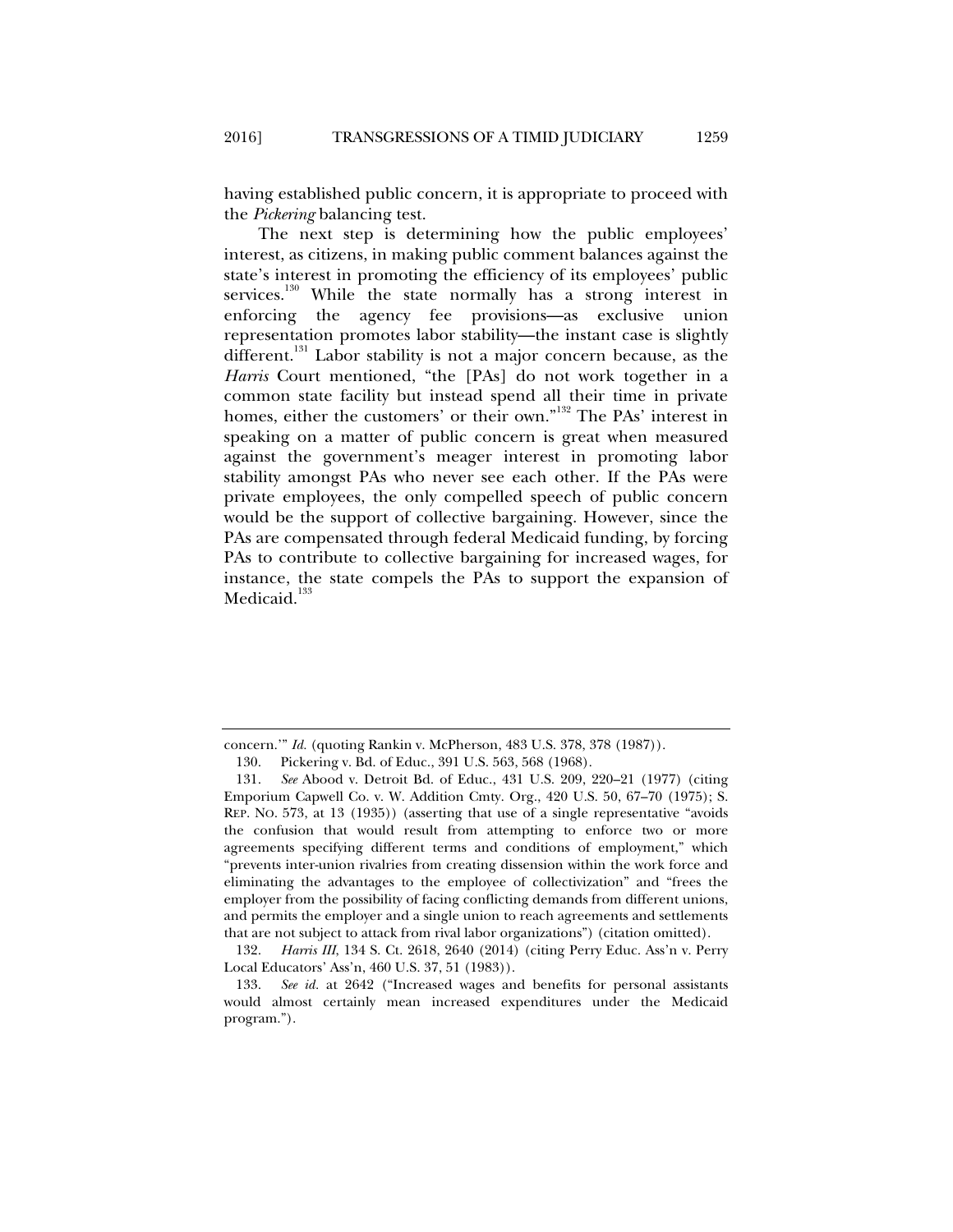#### *C. The* Harris *Court Should Have Overturned* Abood

Despite the majority's extensive critique of *Abood*, the Court failed to overturn *Abood* in *Harris*.<sup>134</sup> This was a mistake, as: (1) *Abood* unconstitutionally infringes on public employees' right to First Amendment free speech; and (2) the enforcement of *Abood* creates myriad administrative difficulties.

#### *1.* Abood *Is Unconstitutional*

The key difference between *Abood* and *Pickering*, and the reason that *Pickering* is justified under the First Amendment while *Abood* is not, is *Pickering*'s use of a balancing test.135 While *Abood* did not utilize a balancing test, opting for a universal declaration that "the government's own interests 'constitutionally justified' the interference" with state employees' free speech,<sup>136</sup> *Pickering* required that the government's interest in efficient labor actually outweigh the employees' interest in free speech. $137$  Thus, when situations like that in *Harris* arise where a balancing test determines that constraints on free speech violate the First Amendment, *Abood*, as precedent, unconstitutionally waives the balancing test.

Beyond *Harris*, there are numerous other situations where *Abood* unconstitutionally infringes on free speech. Part of the reason why *Abood* runs into so many constitutional problems is that it deals with public employees. Public employees are employed by the government and any collective bargaining deals intrinsically with political speech. Both *Abood* and the dissent contend that "[n]othing in the First Amendment or our cases discussing its meaning makes the question whether the adjective 'political' can properly be attached to those beliefs the critical constitutional

 <sup>134.</sup> The Court certainly considered overturning *Abood*. According to the dissent, "The petitioners devoted the lion's share of their briefing and argument to urging us to overturn that nearly [forty]-year-old precedent. . . . Today's majority cannot resist taking potshots at *Abood* . . . but it ignores the petitioners' invitation to depart from principles of *stare decisis*." *Id.* at 2645 (Kagan, J., dissenting).

 <sup>135.</sup> *See supra* Section III.B.2.

 <sup>136.</sup> *Harris III*, 134 S. Ct. at 2646 (Kagan, J., dissenting) (quoting *Abood*, 431 U.S. at 222).

 <sup>137.</sup> *See* Pickering v. Bd. of Educ., 391 U.S. 563, 568 (1968) (balancing public employees' interest, as citizens, in making public comment against the State's interest in promoting the efficiency of its employees' public services); *see also supra* Section III.B.2.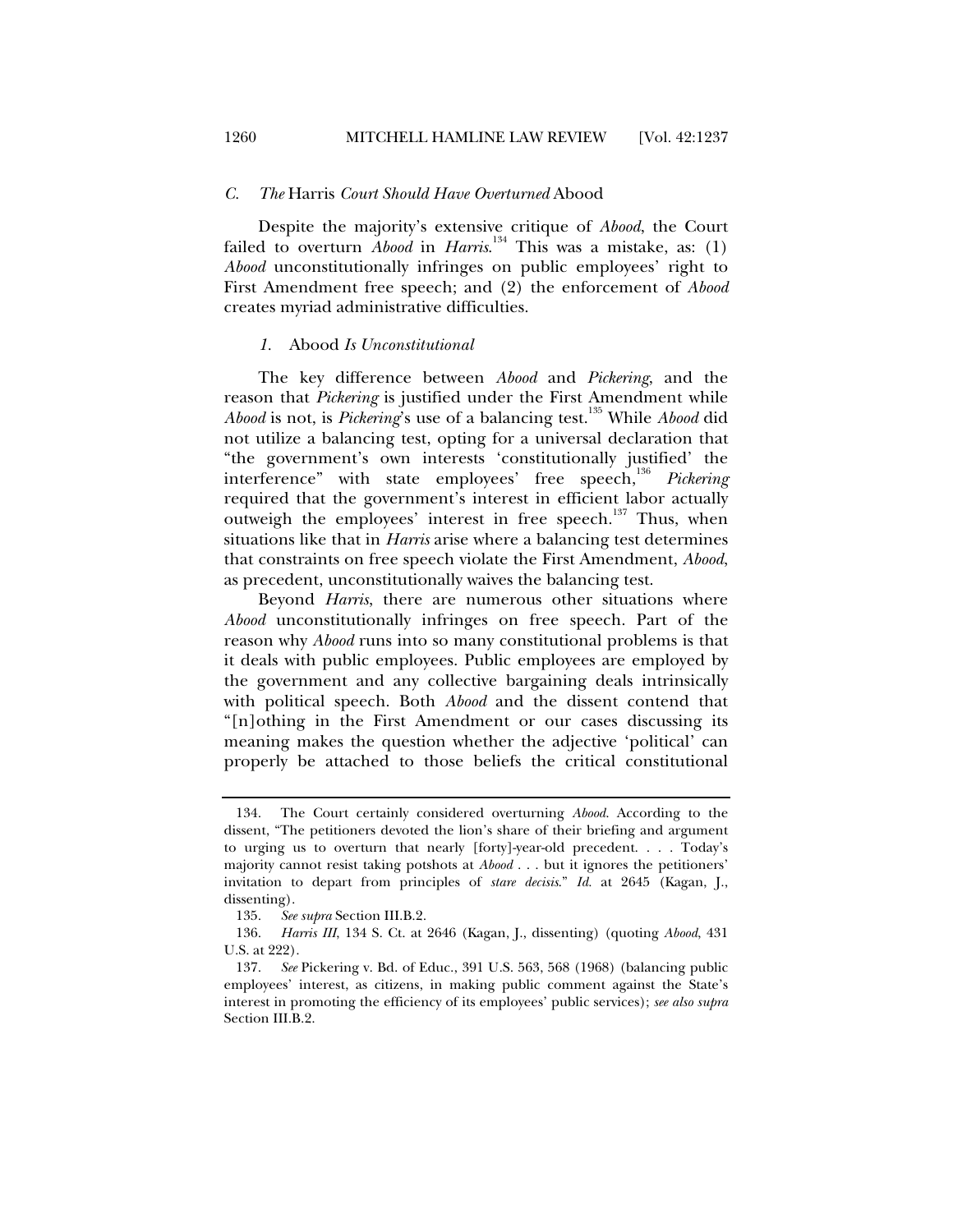inquiry."138 This assertion is, frankly, astonishing. The U.S. Supreme Court has held numerous times that this is not true. In the seminal case *Boos v. Barry*, the Court invalidated legislation proscribing political speech, holding that the United States has a "'profound national commitment' to the principle that 'debate on public issues should be uninhibited, robust, and wide-open."<sup>139</sup>

#### *2.* Abood *Creates Administrative Concerns*

In addition to its constitutional issues, *Abood* establishes precedent that is rife with administrative difficulties. These difficulties come primarily from the unclear standard that *Abood*  sets out.

The majority covered many of the public policy issues in its opinion; primarily, the policy goal, as stated earlier,  $140$  is to ensure that agency fees do not create "compulsory subsidization of ideological activity."<sup>141</sup> But this is, administratively, a difficult standard to enforce.

*Abood* allows agency fees to go toward "union expenditures that are made for collective-bargaining purposes," but not toward expenditures "made to achieve political ends."<sup>142</sup> In cases of private employees, it would be easy to distinguish these two goals because funding for collective bargaining would go to the employer, while political funds would go to the state. But in cases of public employees, the state is the employer, and making the distinction is much more difficult.<sup>143</sup>

 <sup>138.</sup> *Abood*, 431 U.S. at 232; *Harris III*, 134 S. Ct. at 2644–45 (Kagan, J., dissenting) ("*Abood* . . . answers the question presented in this case.").

 <sup>139.</sup> Boos v. Barry, 485 U.S. 312, 318 (1988) (quoting N.Y. Times Co. v. Sullivan, 376 U.S. 254, 270 (1964)); *see also* McConnell v. FEC, 540 U.S. 93, 205 (2003) (quoting Buckley v. Valeo, 424 U.S. 1, 48 (1976), *superseded by statute*, Bipartisan Campaign Reform Act of 2002, Pub. L. No. 107-155, 116 Stat. 81; Monitor Patriot Co. v. Roy, 401 U.S. 265, 272 (1971)) (suggesting that among the forms of speech to which "the constitutional guarantee [of free speech] has its fullest and most urgent application" are "the discussion of political policy generally [and] advocacy of the passage or defeat of legislation"), *overruled by*  Citizens United v. FEC, 558 U.S. 310 (2010); *Buckley*, 424 U.S. at 16 (summarizing a party's argument that constraints on political speech "constitute restraints on First Amendment liberty that are both gross and direct").

 <sup>140.</sup> *See supra* note 52 and accompanying text.

 <sup>141.</sup> Abood v. Detroit Bd. of Educ., 431 U.S. 209, 237 (1977).

 <sup>142.</sup> *Harris III*, 134 S. Ct. at 2632.

 <sup>143.</sup> *See id.* at 2632–33 ("In the private sector, the line is easier to see.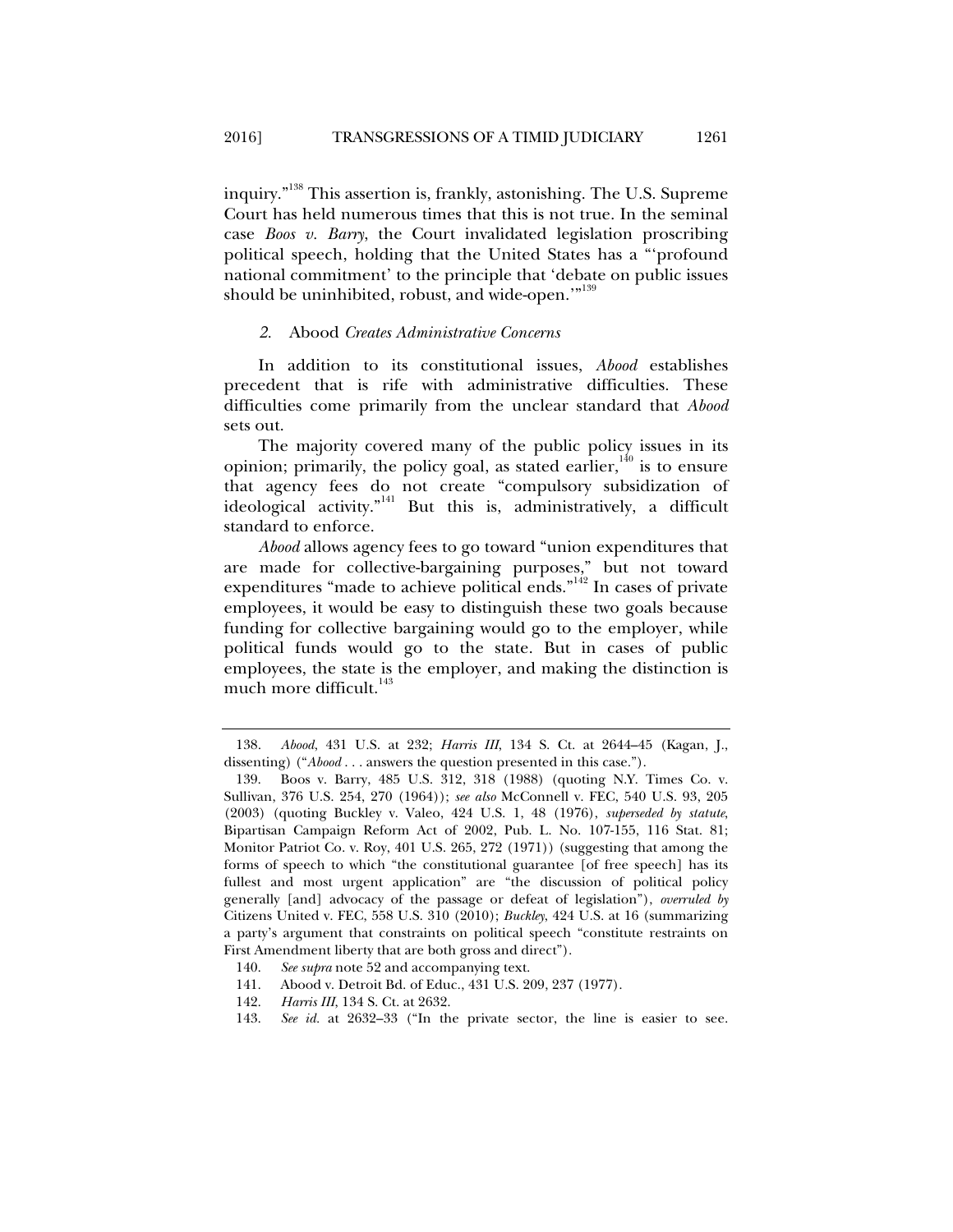As the majority points out, many courts have struggled with this issue.144 The Court in *Ellis* took an expansive view of the *Abood* standard by stating that agency fees could go toward "the expenses of activities or undertakings normally or reasonably employed to implement or effectuate the duties of the union as exclusive representative of the employees in the bargaining unit."<sup>145</sup> But in *Lehnert v. Ferris Faculty Ass'n*, just seven years later, the Court narrowed the holding again, stating that fees could not go to "lobbying activities [that] relate not to the ratification or implementation of a dissenter's collective-bargaining agreement, but to financial support of the employee's profession or of public employees generally."<sup>146</sup> Not only do these cases demonstrate disparate interpretations of *Abood*, they also fail to clarify its holding. What expenses can be "reasonably employed to implement or effectuate the duties" of a union? The Court's inability to clarify the *Abood* standard speaks further to the imprecision of this standard in the first place.

Thus, as demonstrated, the Court had two reasons to overturn *Abood*. First, *Abood* unconstitutionally infringes on First Amendment rights. Second, *Abood* is immensely difficult to administratively enforce.

## *D.* Abood *Can Be Overturned Because It Is Not "Super Precedent" and Its Absence Will Not Harm Present Law*

In response to the majority opinion's criticism of *Abood*, the dissent argued that the majority's reluctant decision to let *Abood* stand was correct, and that *Abood* cannot be overturned because of extensive union reliance on its holding.<sup>147</sup> While it is true that many states and unions have relied on *Abood* in collective bargaining agreements,<sup>148</sup> this argument is not persuasive.

Collective bargaining concerns the union's dealings with the employer; political advocacy and lobbying are directed at the government. But in the public sector, both collective-bargaining and political advocacy and lobbying are directed at the government.").

<sup>144</sup>*. See supra* Section III.B.

 <sup>145.</sup> Ellis v. Bhd. of Ry., Airline & S.S. Clerks, 466 U.S. 435, 448 (1984).

 <sup>146.</sup> Lehnert v. Ferris Faculty Ass'n, 500 U.S. 507, 520 (1991); *see supra* Section II.C.

 <sup>147.</sup> *See supra* Section III.C.3.

 <sup>148.</sup> *Harris III*, 134 S. Ct. at 2645 ("The *Abood* rule is deeply entrenched, and is the foundation for not tens or hundreds, but thousands of contracts between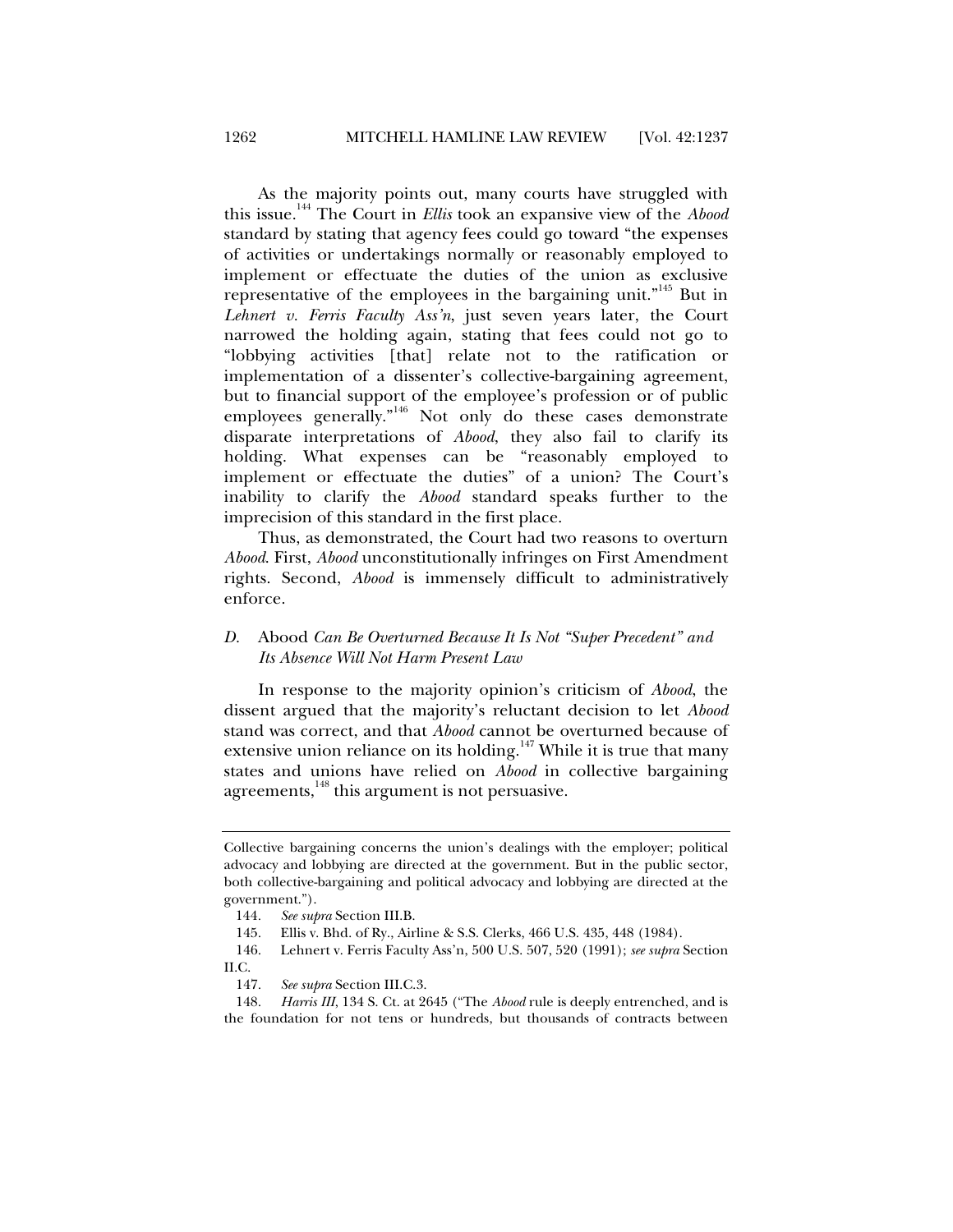This idea of incontrovertible precedent is aptly termed "super precedent" in the academic community.<sup>149</sup> Super precedent consists of "those constitutional decisions in which public institutions have heavily invested, repeatedly relied, and consistently supported over a significant period of time."150 They are decisions that "are deeply embedded into our law and lives through the subsequent activities of the other branches."<sup>151</sup>

The dissent's argument is unpersuasive, partially because the debate over whether super precedent is a valid legal concept is far from over; many legal scholars disapprove of a heightened level of precedential value.<sup>152</sup> The debate over the value of super precedent is a complex topic, and the intricacies of the argument cannot be contained within the scope of this Note. Thus, this Note will address the primary flaw in the dissent's reasoning: *Abood* is not entrenched deeply enough into the legal system to be construed as super precedent.

"A case that can credibly be characterized as a super precedent is distinctive in part because it is so deeply engrained in constitutional law that it cannot be reconsidered—much less overturned—without considerable excavation."<sup>153</sup> An obvious example is *Marbury v. Madison*, perhaps the first case to which every new constitutional law student is exposed.<sup>154</sup> *Abood* is plainly not such a case that can be characterized as "super precedent." The dissent stated that *Abood* is the source of authority for "thousands of contracts between unions and governments across the Nation."<sup>155</sup>

unions and governments across the Nation.").

 <sup>149.</sup> *See, e.g.*, Michael J. Gerhardt, *Super Precedent*, 90 MINN. L. REV. 1204 (2006).

 <sup>150.</sup> *Id.* at 1205.

 <sup>151.</sup> *Id.*

 <sup>152.</sup> For some common arguments, see Randy E. Barnett, *It's a Bird, It's a Plane, No, It's Super Precedent: A Response to Farber and Gerhardt*, 90 MINN. L. REV. 1232 (2006).

 <sup>153.</sup> Gerhardt, *supra* note 149, at 1222.

 <sup>154. 5</sup> U.S. 137 (1803). *Marbury* established judicial review, hinted at the political question doctrine, and is bound to the very fabric of American jurisprudence as we know it. *Id.* at 154. Like *Abood*, *Marbury* has not been without its fair share of controversy. *See* Dean Alfange, Jr., Marbury v. Madison *and Original Understandings of Judicial Review: In Defense of Traditional Wisdom*, 1993 SUP. CT. REV. 329, 329 ("*Marbury v Madison* has come to draw argument as a cornflower draws bees." (internal quotation omitted)). Unlike *Abood*, however, *Marbury* is part and parcel of American common law.

 <sup>155.</sup> *Harris III*, 134 S. Ct. 2618, 2645 (2014).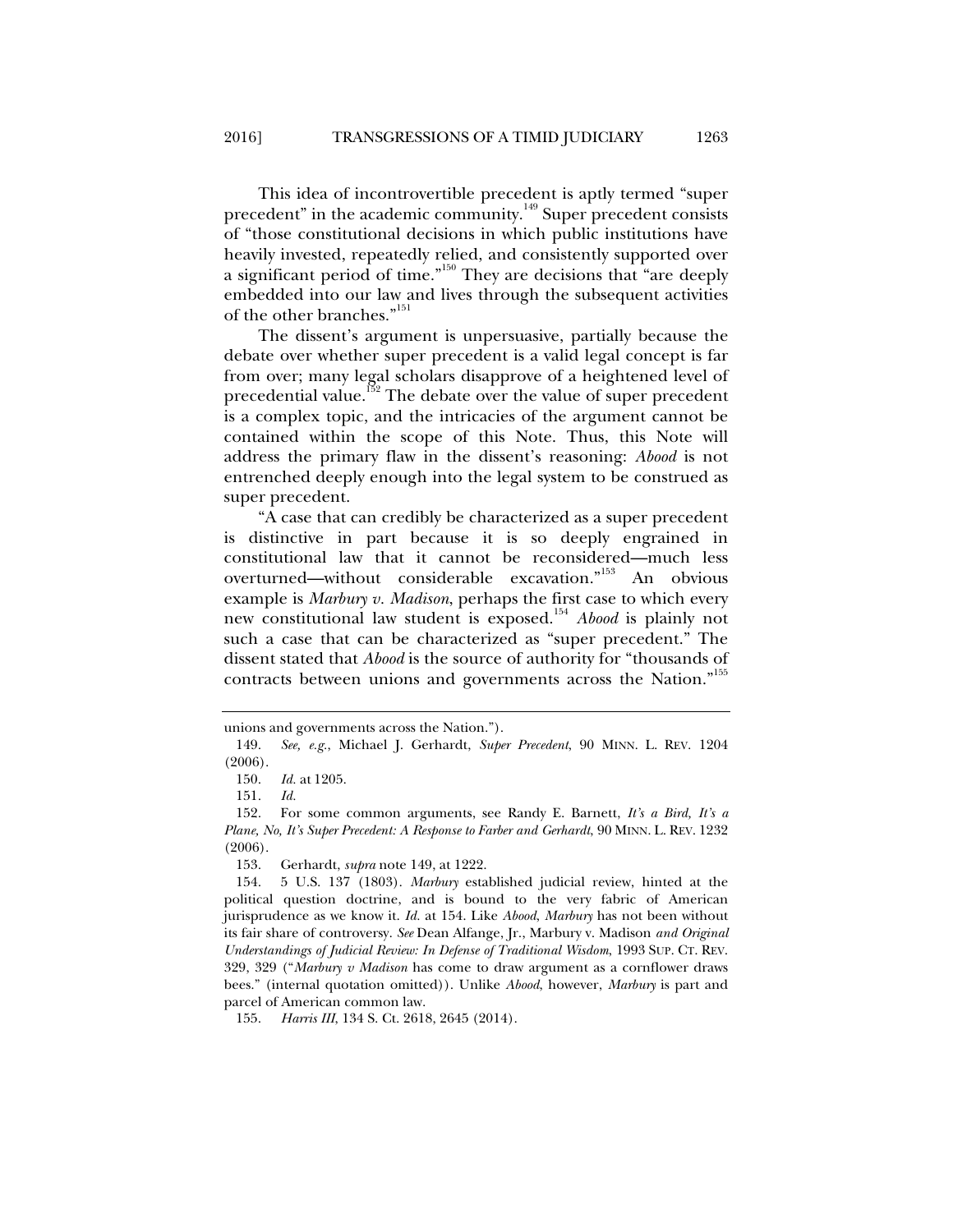The dissent did not provide support for this figure, but even if it is accurate, the statistic does not provide the rootedness that is necessary to establish super precedent.<sup>156</sup> The vast majority of contracts the dissent cited would be valid even without *Abood* under *Pickering*. 157

The jurisprudential discord *Abood* left behind is also evidence that *Abood* does not have the unifying precedential effect necessary to proclaim it super precedent.158 In *Abood*'s wake lies a string of divergent decisions, both over when union spending of agency fees is allowed and over methods of contesting the spending of such fees.<sup>159</sup> The standard for qualification as super precedent is lofty, requiring a fairly unified stream of case law relying on the original case.160 Surely a case producing such discrepant results as *Abood* does not qualify.161 Overturning *Abood* would undoubtedly cause some turbulence, likely inducing non-union employees to sue their unions on the premise that their agency fee contracts were unconstitutional.<sup>162</sup> But mere fear of political or legal turbulence does not justify super precedent treatment: super precedent, as shown, is reserved for those pinnacles of institutional reliance that *Abood* does not yet reach.<sup>163</sup>

 <sup>156.</sup> Gerhardt, in his discussion of super precedent, regales readers with an explanation of why even a monumentally significant case like *Miranda v. Arizona*  does not rise to the level of super precedent. Gerhardt, *supra* note 149, at 1218. ("The difficulty with characterizing Miranda as a super precedent is that the Supreme Court has recognized a number of exceptions weakening (some say, eviscerating) Miranda. While the decision endures symbolically in the public consciousness, it does not endure with the same robustness it first had.").

 <sup>157.</sup> *Harris* is an unusual case in that the group of workers attempting to unionize is made up almost exclusively of PAs that work from home, causing a situation where the government has a diminished interest in labor peace, swinging the *Pickering* balancing test more in favor of individuals. *See generally Harris III*, 134 S. Ct. 2618. Because of this, supporting agency shop fees in *Harris* via the *Pickering* analysis is more difficult than it would be in cases concerning unified workforces where the government has a stronger interest in labor peace. *See supra* Section III.B.2.

 <sup>158.</sup> *See supra* Section II.C.

 <sup>159.</sup> *See supra* Section II.C.

 <sup>160.</sup> Gerhardt, *supra* note 149, at 1205–06.

 <sup>161.</sup> *See supra* note 156 and accompanying text.

 <sup>162.</sup> *See supra* Section III.B.

 <sup>163.</sup> Gerhardt, *supra* note 149, at 1205.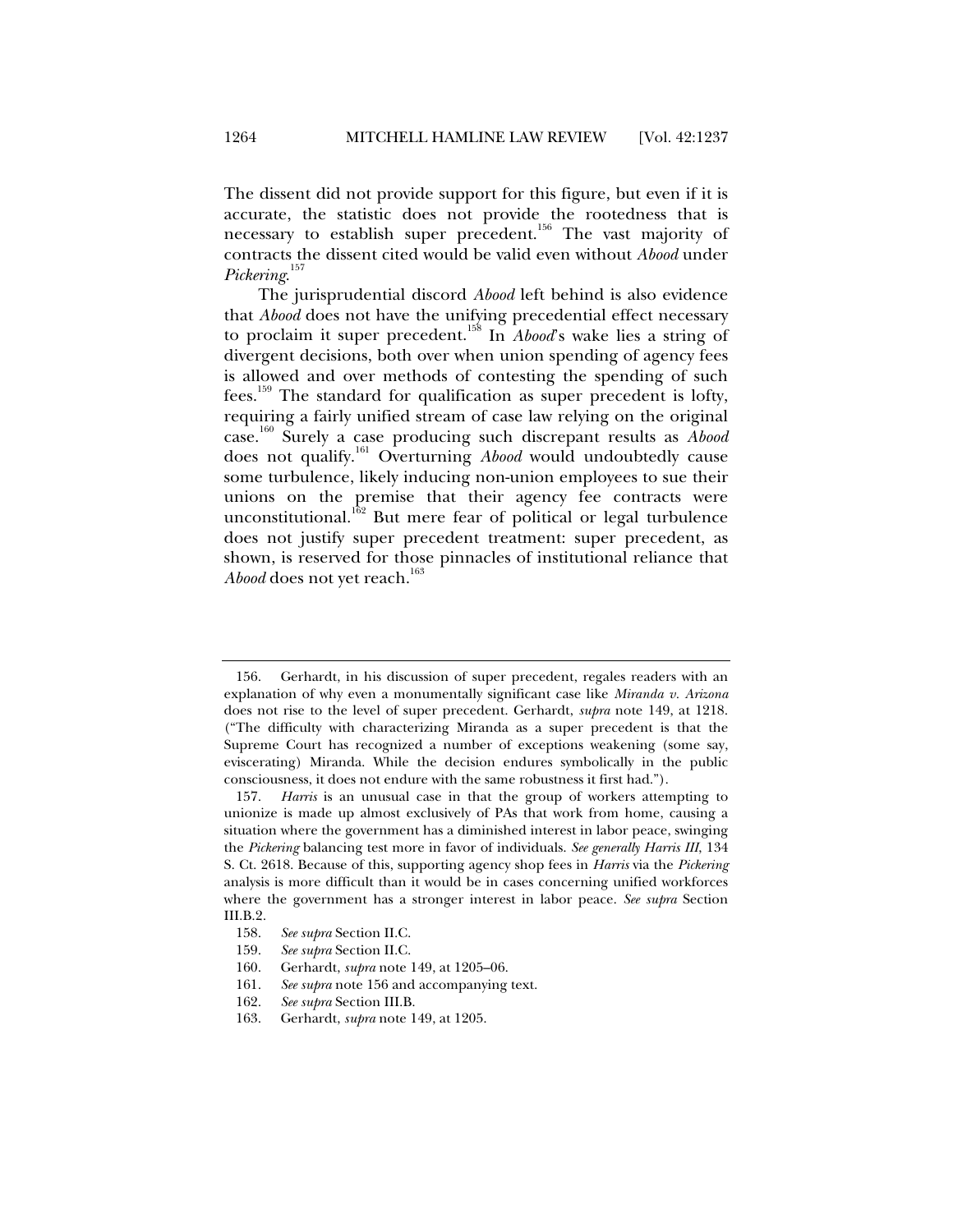#### V. CONCLUSION

In sum, this Note draws three primary conclusions. First, the majority erred in distinguishing *Abood* from *Harris*. *Abood* plainly covers within its scope the situation in *Harris*, and *Harris* is not distinguishable. Second, this Note concludes that in the absence of *Abood*, under the *Pickering* balancing test, the majority's argument is solid, and the Illinois law is unconstitutional under the First Amendment. Finally, this Note concludes that the majority erred in failing to overturn *Abood*. *Abood*, in its failure to use a balancing test, unconstitutionally infringes upon public employees' First Amendment rights.

The negative outcomes of this decision are twofold. First, the manner in which the *Harris* decision was made is in and of itself a negative outcome. The outcome of *Harris* was determined by the political leanings of Justices, backed not by the letter of the law, but by a loose, policy-based analysis of cases.<sup>164</sup> *Abood* clarified that the role of determining the merits of collective bargaining belonged to Congress, and not to the judiciary. While the *Abood* Court recognized that "'[m]uch might be said pro and con' about the union shop as a policy matter," it reaffirmed in its opinion that "it is Congress that is charged with identifying '[t]he ingredients of industrial peace and stabilized labor management relations."<sup>165</sup> *Abood* should have been controlling, but a result-oriented court distinguished it in a *sui generis* manner.<sup>166</sup>

The second, more significant consequence is that by criticizing *Abood* in dicta but not overturning it, the Court is giving further unwarranted credence to *Abood* as super precedent and making it

 <sup>164.</sup> *See Harris III*, 134 S. Ct. 2618, 2644 (2014). The fact that political interests were involved is made apparent in the 5-4 split. The five-member majority comprised the conservative core of the Court: Justices Alito, Roberts, Scalia, Thomas, and Kennedy. Justice Kagan's dissent was joined by her left-leaning judicial compatriots, Justices Ginsburg, Sotomayor, and Breyer.

 <sup>165.</sup> Abood v. Detroit Bd. of Educ., 431 U.S. 209, 218 (1977) (quoting Ry. Emps.' Dep't v. Hanson, 351 U.S. 225, 233–34 (1956)).

 <sup>166.</sup> The majority's motivation for distinguishing *Abood* is clear, given the torrential deluge of criticism Justice Alito leveled at *Abood* in both *Harris* and *Knox*. *See supra* Section III.C.3; *see also* Knox v. Serv. Emps. Int'l Union, 132 S. Ct. 2277, 2290–91 (2012) (complaining that "*Abood* . . . assumed without any focused analysis that the dicta from *Street* had authorized the opt-out requirement as a constitutional matter").